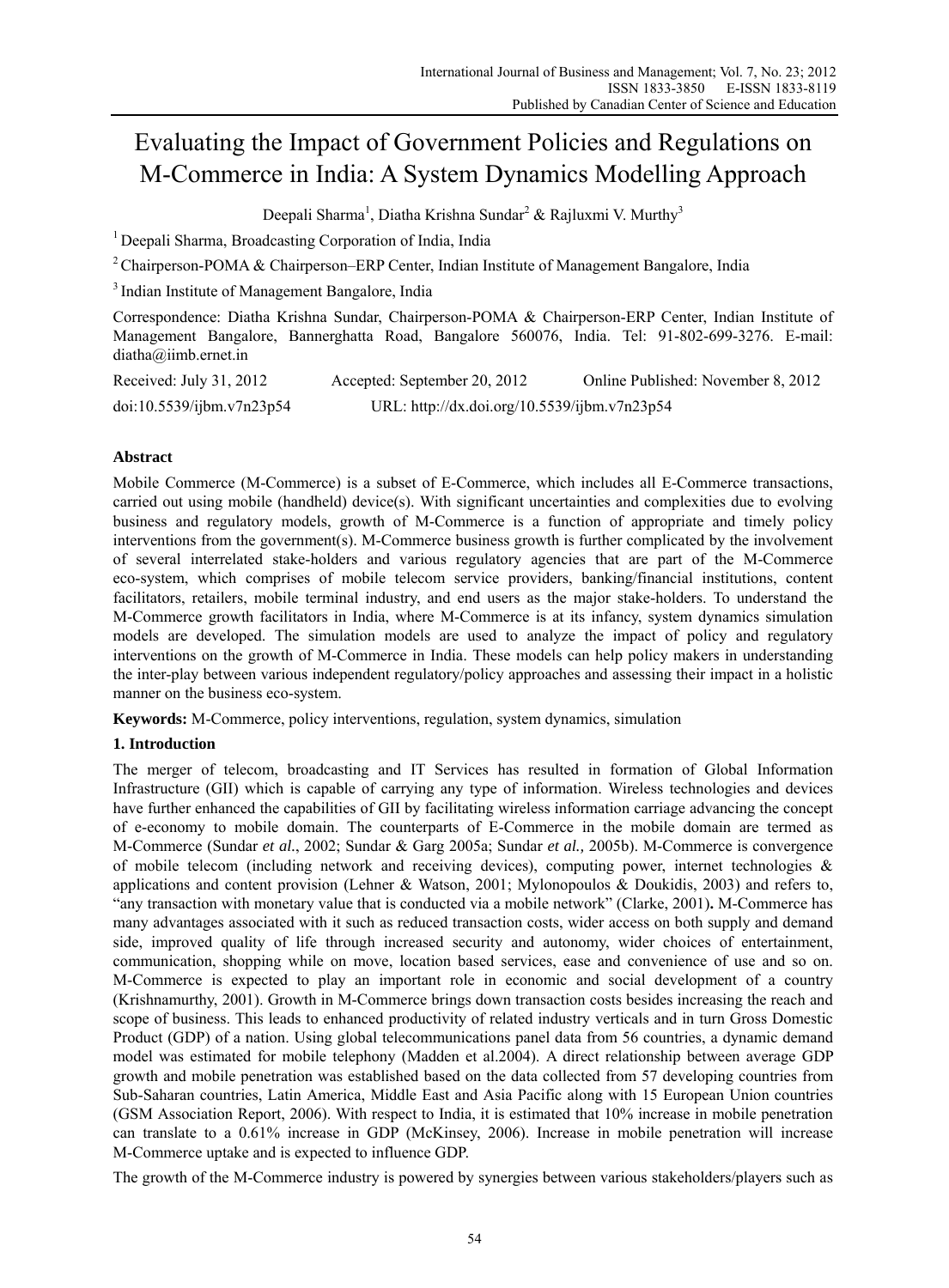media, mobile, content and service providers and aggregators of these along with appropriate payment mechanisms. In the M-Commerce domain, many applications and services are possible and the success of technology depends on the innovative services and content push. But as value enhanced services increase such as retail and content delivery on the communication value chain, the associated complexities and risks also increase (Henten et al., 2003; Samarajiva *et al.* 2002; Sundar *et al.*, 2006). One of the thrust areas for M-Commerce growth is educating subscribers on the added value in consuming M-Commerce services which in turn will lead to mass mobile adoptions (Wong & Hiew, 2005). Another important facilitator for mobile commerce is the presence of properly functioning payment systems that reduce transaction costs in the economy and promote the efficient use of financial resources (Bank for International Settlement, 2003).Various models for payments in M-domain are available (Salvi & Sahai, 2002; Krueger, 2001) but the appropriate payment mechanisms would be influenced by customer and merchant acceptance (Heijden, 2002).

Appropriate policy frameworks and regulatory mechanisms/agencies are necessary for dealing with the complexities of enhanced services and stakeholder interrelatedness; and enabling payment mechanisms. Absence of appropriate policies would hamper the growth of the industry while a poorly regulated industry may result in high prices, inferior quality services to the consumers and prevalence of grey markets for handsets resulting in revenue losses for the government. Policies related to an industry are framed by the government to steer the industry growth in desired direction with an aim to benefit the state and its citizens. Regulation is a way to modify behaviour of individuals, organizations and businesses to work in a desired way, which is in the interest of society. Regulation is a "sustained and focused control exercised by a public agency over activities which are valued by a community" through specific set of commands, deliberate state influence and social control or influence (Baldwin and Martin, 1999). Regulation is thus used to achieve wider social goals such as equity, diversity or social solidarity and to hold powerful corporate, professional, or social interests to account (Walshe, 2002). Government tries to achieve its policy objectives through regulations by defining the codes of conduct, setting standards, monitoring and enforcing them. Hence it becomes obligatory on the part of the government to regulate these concerns with a multidisciplinary approach. To design a good regulatory framework and ensure reasonable level of compliance it is important to understand the characteristics of market, structuring of individual organizations and their interrelations in the setup and obstacles in their compliance (OECD, 2000).

Many technologies have been developed and marketed in last few years but only few have witnessed commercial success, irrespective of their potential and capacities. In a dynamic environment development of technology is followed by business applications further followed by regulations. Policies and regulations in advance are often not recommended fearing that excess control over a technology business in initial stages may reduce the number of economic experiments hampering its overall development. However, there is a need for policies and regulations to co-evolve with the technology and markets. India is an example of timely regulatory reforms inmobile telephone industry where the regulatory system co-evolved with technology and industry developments. The number of mobile subscribers stands at 893million in December 2011 (TRAI). The Mobile Value Added services (MVAS) besides plain voice services are increasingly gaining acceptance among users. MVAS revenues were estimated to contribute INR 51.3 billion in 2009-10and areexpected to grow at a CAGR of 21 percent in next five years(CRISINFAC 2010b). With these high growth rates and a multitude of stakeholders, M-Commerce in India requires advance regulatory framework to be designed that would synergize various stakeholders and act as a catalyst for further growth. This paper addresses the impact of policies and regulation on the growth of M-Commerce, with specific reference to India.

The Indian context in E-Commerce and M-Commerce is not very different from that of other developing countries. More than 65% of the Indian population resides in rural India with poor connectivity. Rural telecommunications system has to keep variety of concerns other than technological issues (Andrew, 2003) and also cellular network penetration on fixed line diffusion (Biancini, 2011). Extending last mile connectivity to these areas, which is required for e-governance, was a major bottleneck. This has been overcome to a great extent by wireless technologies as rural tele-density is nearly 36.5% (TRAI 2011) and an increased percentage (as high as 40%) of new additions come from rural subscribers(CRISINFAC 2010a). It is further needed to facilitate convergence of media and technologies through proper regulatory and policy support. With the commercial introduction of digital mobile telephony in India in 1995, the diffusion of mobile telephony is different from the developed nations as it is a beneficiary of the size of customer base and also that of established standards (Rouvinen, 2006). Connectivity issues being resolved, policy and facilitation have become critical to bring in efficient and economic services in the M-domain.

Empirical research in many areas of M-Commerce is lacking because of considerable uncertainties (Okazaki,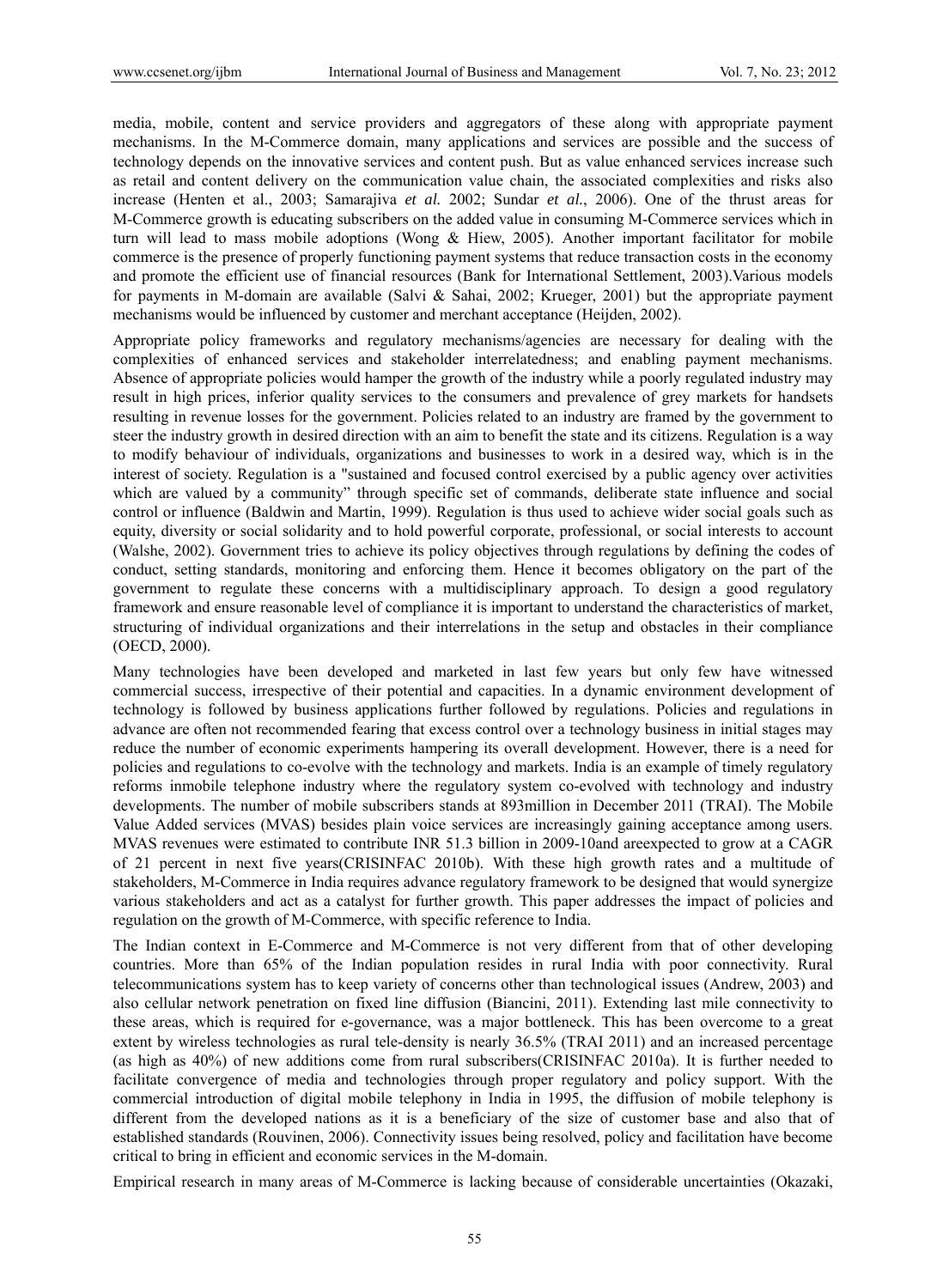2005). Recent review on M-commerce research has identified the progress made so far and gaps for future research (Ngai, 2007). Lehner and Watson (2001) have prescribed various perspectives to conduct research on mobile commerce such as the stakeholder perspective, mobile commerce services perspective, applications perspective and the mobile commerce market players (Institutional) perspective. The stakeholder perspective was further extended to identify stakeholders and develop an M-Commerce business model (Sundar *et al.,* 2006)

There is ample literature available on mobile commerce applications, services, statistics, business adoption and user acceptance related issues (Chu & Lihua, 2005; Karjaluoto, 2006; Lin & Wang, 2005; Udo, 2001; Varshney *et al.,* 2000;Varshney & Vetter, 2002; Wang *et al.,* 2005). Out of 149 identified M-Commerce research and application papers, only seven dealt with legal and ethical issues in M-Commerce (Ngai & Gunasekaran, 2007). However, literature on M-Commerce related policy aspects in the Indian context is not available as M-Commerce is still at a very nascent stage in India (Sharma, 2007). The M-Commerce eco-system is complex (Lee *et al.*, 2003; Sundar *et al*., 2006) and it is difficult to analyze the socio-economic and political inter-relatedness of M-Commerce subsystems using qualitative and intuitive judgments. Econometric analysis and regression analysis, though can provide explanation for past behaviour, are inappropriate for analyzing socio-economic changes, nonlinear relationships and various interrelated factors (Wang & Cheong, 2005a, 2005b).

Given the complexities involved in designing policies & regulatory frameworks, taking stakeholders' interrelationships into account and understanding their impact on the stakeholders – Systems thinking is the most appropriate approach for analysing policies and their impact. Particularly, in the case of analysing policies for M-Commerce, it is all the more difficult as there are no historical precedence available. Systems thinking and SD modelling are best suited to address such situations.

"System dynamics model are noteworthy in the insistence on a high degree of structural realism and a high level of explanatory content relating system structure to observed behaviour patterns. Beyond objectives of forecasting or prediction, a system dynamics model is intended to yield operational insights about the feedback relations that can produce or contribute to problems, can counteract policy interventions, or can reinforce benefits of policy actions aimed at high leverage points. System dynamics modelling is the best forum for organizing complexity in public systems. Interactions can be identified, albeit somewhat hypothetically, that take form of inputs and feedback loops between sectoral policies" (Mass, 1991).

In the present context System Dynamics model based analysis is more relevant as M-Commerce and its growth is a function of enabling technologies, business and revenue models of the stakeholders, facilitating government policy frameworks and regulations.

Growth opportunities, strategies and sustainability issues in E-Commerce at firm level were discussed and analysed (Oliva *et al.*, 2003) and for small and medium firms using System Dynamics models was looked at (Bianchi & Bivona, 2002). Park and Ahn studied impact of self- regulation policy versus tax and rebate policy on online game addiction problems using System Dynamics models (Park &Ahn. 2010). Study of influencing factors for mobile commerce market, mobile commerce diffusion and also strategic planning of mobile commerce terminal industry with specific reference to China using System Dynamic modelling approach was conducted by Wang and Cheong (Wang & Cheong, 2005a, 2005b).Casey and Toyli evaluated the effect of technology harmonization and mobile number portability policies on mobile voice diffusion and service competition using system dynamics (Casey and Toyli, 2012). In the present paper the authors develop system dynamics simulation models to represent the interrelatedness and complexities of the M-Commerce eco-system and understand the impact of various regulatory and policy interventions on M-Commerce growth with specific reference to India. The objective of this work is to study the impact of facilitating policies on the extent of M-Commerce growth in India and also identify the critical policy area(s) for M-Commerce growth.

Section 2 of the paper elaborates the M-Commerce eco-system and regulatory and policy challenges in the Indian context in particular. Based on the policy evolution in telecommunications and E-Commerce, the policy design for M-Commerce is described and discussed in section 3. (Appendix 1 presents the major regulatory interventions that have taken place in India and their impact on the mobile industry). Section 3 also contains the causal loop diagram along with the stock  $\&$  flow diagram. Section 4 details the model, basic assumptions, scenarios generated and analyses of the results. (Appendix 2describes the policy factors and explains their status, which have been used to build the policy factor curves). Section 5 gives the summary and conclusions.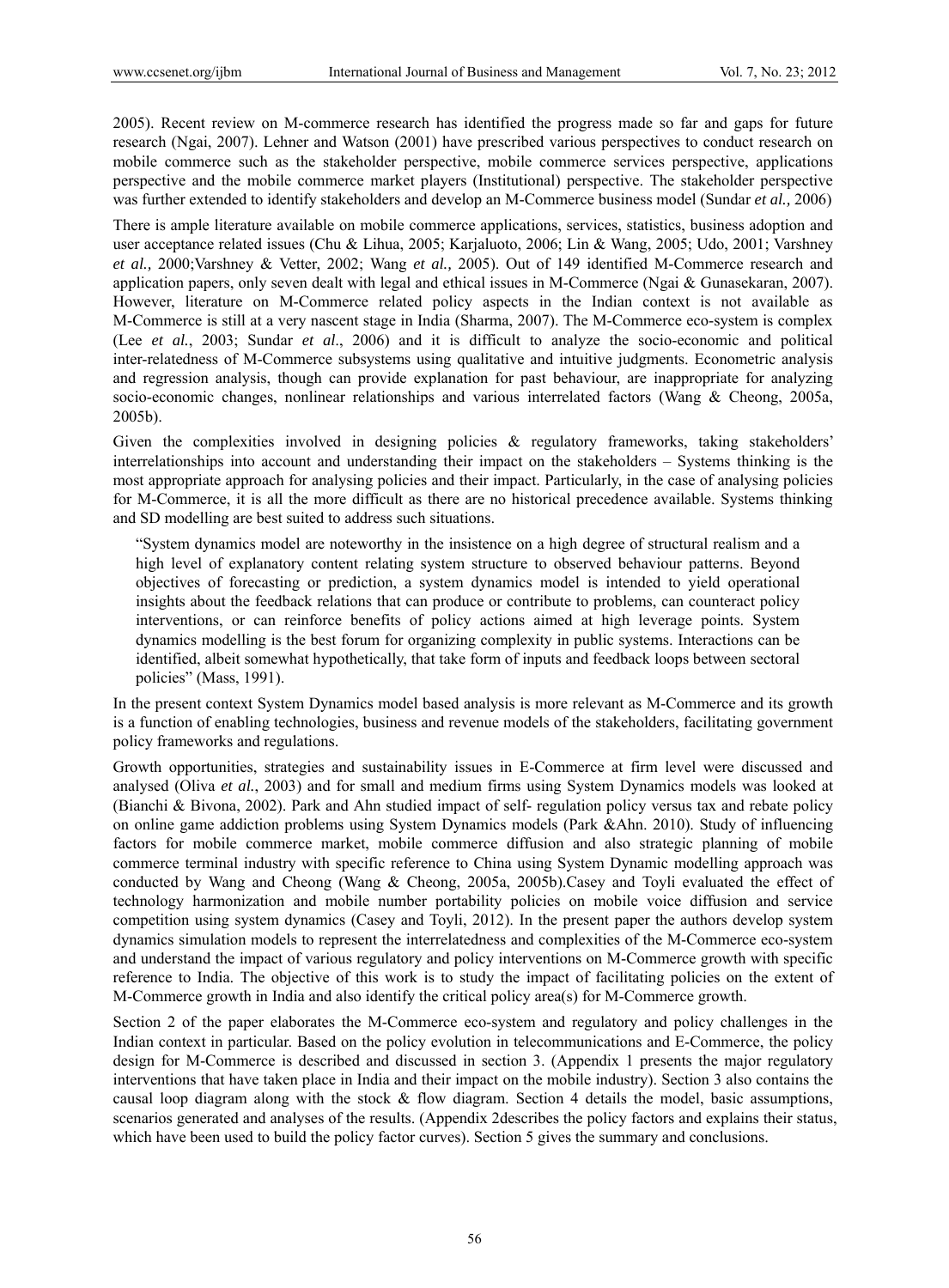# **2. M-Commerce Ecosystem: Regulatory and Policy Challenges**

The M-Commerce ecosystem is influenced by policies and regulations that impact the stakeholders, in turn enabling healthy and fast growth of M-Commerce. However, M-Commerce is at a nascent stage in India poses challenges in the regulatory and policy domains. Services in M-Commerce are a convergence of services in mobile telecommunication industry and electronic commerce. Therefore, studying the factors and policies that have influenced the growth of mobile telecom and E-Commerce sectors/services will be helpful in understanding the desired policy interventions and their impact on M-Commerce.

# *2.1 Regulatory Challenges*

The mobile telecom sector in India has been performing outstandingly well in last few years, due to a good regulatory system. However, the sectoral regulatory system that has evolved, in India, as a result of liberalization and privatization fails at many fronts to address the issues raised by convergence of technologies in both wired and wireless segments. With the advent of third generation technology in mobile communications facilitating internet access and commerce on mobile devices, the existing sectoral regulatory system needs some alterations. The regulatory governance in case of M-Commerce falls under the purview of numerous sectoral regulators. The regulatory gamut of various sectoral authorities in India such as the Reserve Bank of India (the Central Bank and financial regulator), Securities and Exchange Board of India (the Capital Market regulator), Ministry of Information and Broadcasting (content regulator), Telecom Regulatory Authority of India (Telecom and broadcasting carriage regulator), Ministry of Commerce& Industry, Ministry of Communication & IT, Competition Commission of India, The IT Commission, various utilities' regulators, taxation bodies are independent of each other. Independence and autonomy being considered as the prime factors behind their successful working, there are no coordination frameworks. Stakeholders in businesses based on new technologies such as M-Commerce would have to provide a range of services falling under the regulatory jurisdiction of multiple authorities. In the absence of coordination among various regulatory agencies, it is the industry which stands to lose. The situation is worsened in case of difference of opinion and interests among the regulators on any issue (Sharma, 2007).

There is an increasing inclination of businesses to diversify in unrelated areas, such as telecom companies into banking sector and broadcasting; white goods and infrastructure companies into telecom industry; power companies into the internet market; banking companies into the futures and commodity markets. This has not only increased competition among business entities but has also introduced competition among services and their delivery platforms. Thus horizontal expansion of business firms has further increased the need for integrated regulatory mechanisms and the regulatory responsibility of states to check any abuse of market power.

In addition, since the services provided in M-Commerce are integrated, the regulatory purview also needs to be under a single framework. A formal coordination mechanism has to be in place to coordinate different regulators of the M-Commerce eco-system. The regulatory system needs to be adapted to the new challenges to build the confidence of market, various stakeholders and ultimate users. Since M-Commerce is a convergence of Mobile telecommunications and E-Commerce, we outline the industry context in India and the policies that influenced the two industry verticals independently.

## *2.2 Telecommunication Sector in India: Policy and Regulatory Interventions*

Telecom sector in India has been through two main phases of policy governance - The National Telecom Policy '94 which stressed the need for private sector investment in telecom and the National Telecom Policy '99 which introduced the revenue sharing mechanism of license fees. The third phase is expected with the introduction of 3G technology in mobile communications.

A set of appropriate regulatory policies have been instrumental in bringing the telecom revolution in India. The Telecom Regulatory Authority of India (TRAI) which is a national independent regulatory body was established in 1996. The major regulatory interventions were the introduction of WLL technology, tariff regulations, calling party regime, reduction in Access Deficit Charges, Universal Service Licensing and infrastructure support. TRAI interventions on tariff were a landmark, which brought down the service charges from INR 16 per minute to INR 7 per minute within a year, breaking an informal price cartel of the two major operators. Further enhancement in services and reduction in charges was facilitated by allowing competition in the telecom sector. Technology and service independent unified licensing regime and reduced regulatory charges further brought down service charges. The key regulatory interventions that have taken place in India and the impact of regulatory and policy changes on mobile industry subscriber base are given in Appendix 1.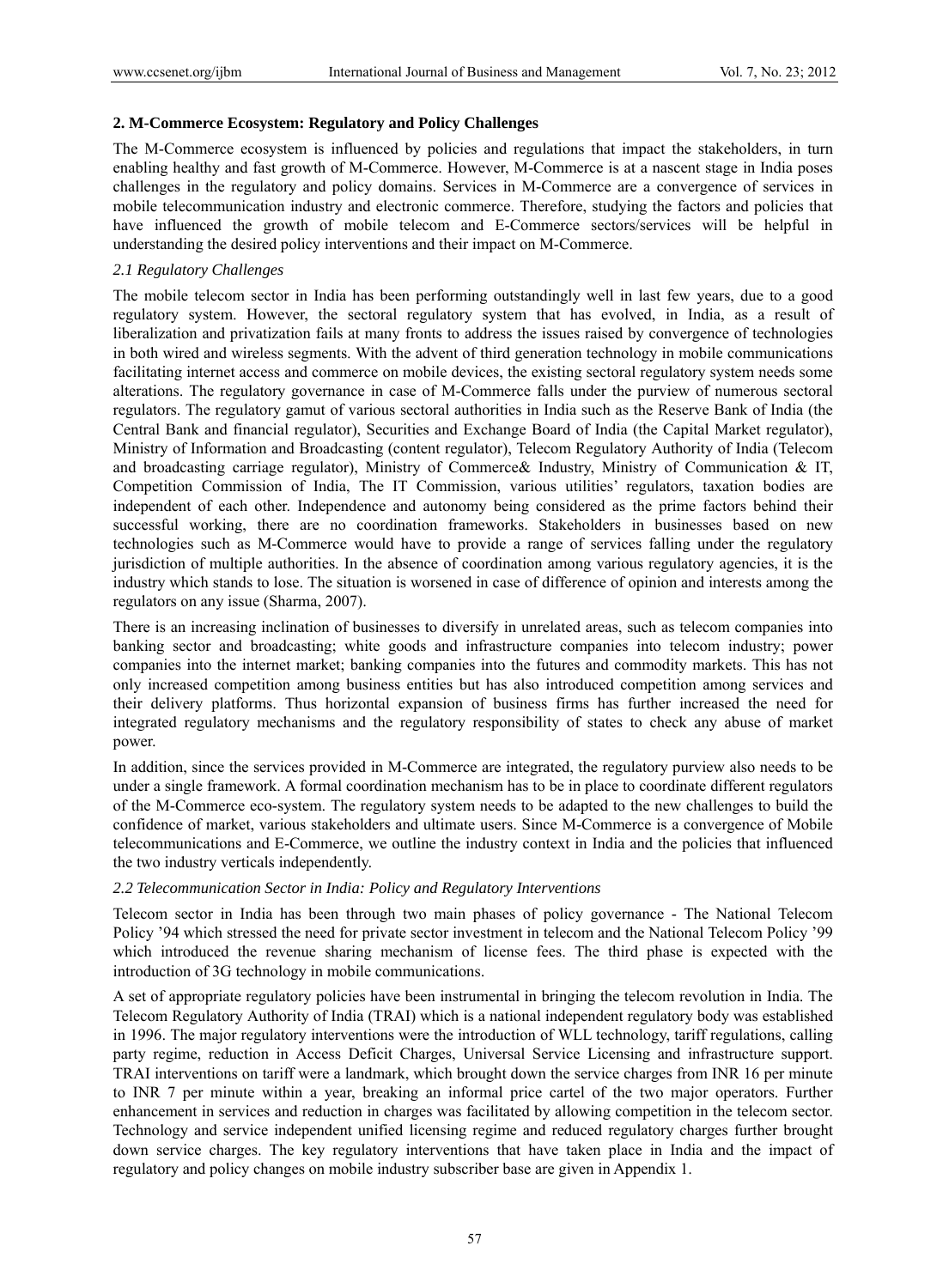#### *2.3 E-Commerce in India: Policy and Regulatory Interventions*

E-Commerce adoption rate in India has picked up due to increased penetration of internet and its usage for transactions. There were16.18 million internet subscribers, 8.71 million broadband subscribers and 177.87 million wireless data subscribers by March, 2010 (TRAI, 2010). The rising E-payment trends in India are mainly due to increase in financial card circulation from 51 million in 2004 to 240.2 million in 2009 (Euromonitor International, 2010).

Adoption of E-Commerce in business is an important indicator of economic growth. In India most of the activity is seen in the B2C segment as compared to developed countries, which see a high activity in B2B segment. The reason for this is lack of awareness among masses, the poor infrastructure support in terms of technology, transport, power, roads, bandwidth etc. (Vaithianathan, 2010;Purohit & Purohit, 2005). The available internet connectivity in India is skewed towards urban areas depriving the population residing in rural areas from being a part of the e-revolution. The issue of E-Commerce and its regulations in India is therefore different compared to the developed nations. Hence, the policy framework in India should not only aim at an increase in internet based transactions but also aim for infrastructure development. In addition, the most sensitive issues of privacy, data protection and protection of consumer interests need to be handled on a priority basis in policy making to build consumer trust among the prospective users.

Various policy and regulatory attempts have been initiated of which The Information Technology Act 2000- India is an important one. This act provides for legal recognition of communications and transactions carried out by means of electronic data interchange and other means of electronic communication. The act includes authorizing and certifying authorities for issuing digital signatures, penalties and adjudication in case of cyber-crimes and empowers the government to regulate these authorizing agencies and establishment of a Cyber Regulations Appellate Tribunal. India is the twelfth country in the world to devise and implement cyber laws (India Reports, 2009). It has provided a legal framework for smooth conduct of E-Commerce and its extension M-Commerce by tackling some of the major issues associated with E-Commerce requirements, such as, legal recognition for electronic messages, records and documents to be admitted as evidence in a court of law. However, the Act has failed to address the issues of protection for domain names, infringement of copyright laws, jurisdiction aspect of electronic contracts, taxation of goods and services traded through E-Commerce/M-Commerce and stamp duty aspect of electronic contracts.Besides these issues, M-Commerce transactions are more vulnerable to frauds as there is no record of the transaction made, either the devices need to be updated to have provision for same, or network needs to be updated with memory capacity. Else it needs to be mandated at the operator end to keep record of such transactions and reflect them in monthly bill. This serves limited purpose as not all transactions are made through operators. Such issues, which are peculiar to M-Commerce, make the role of policies and regulations imperative to take care of the stakeholder interests in the M-Commerce eco-system.

The stakeholders that have been identified in the M-Commerce domain are – Mobile Users, Content Providers, Application Developers/Aggregators, Retailers, Banks/Financial Institutions, Mobile Service Providers, Mobile Terminal Manufacturers and Government. The governance of the stakeholders, other than Mobile Users and Government fall under five major policy sectors namely, content policy, retail policy, banking policy, telecom policy, and mobile terminal industry policy. A detailed analysis of their interest with respect to each other reveals that there is conflict of interest on many issues among two or more stakeholders. Therefore, every stakeholder would try to use his bargaining power to his advantage. Hence the aim of regulatory authority should be to balance these conflicts in the best interest of the society (for details please see Sundar *et al.,* 2006). For example while the Mobile Service Providers would seek minimum tariff regulations, the Government has to ensure reasonable pricing in the interest of Mobile Users. The telecom regulator in India had to intervene in 1999 to bring down the very high prices of mobile services. This triggered adoption of mobile services and thus industry growth (see Appendix 1).

#### **3. Policies and Their Impact on M-Commerce**

In general, trends from matured markets can be taken as reference (Pedersen et al., 2003) but cannot be applied directly to India due to differences in socio-economic settings, culture and demographics.

M-Commerce has to be regulated mainly on three fronts, namely, legal, economic and social. Under the rubric of legal framework there are a number of factors like laws, regulations, acts, treaties that should be India specific and suitable to the local needs apart from being compatible with international norms and practices. Under economic regulations fall the rules for operating agencies and individuals, whereas the social regulations are concerned with content regulations like type of content allowed, gaming laws etc. For proper development of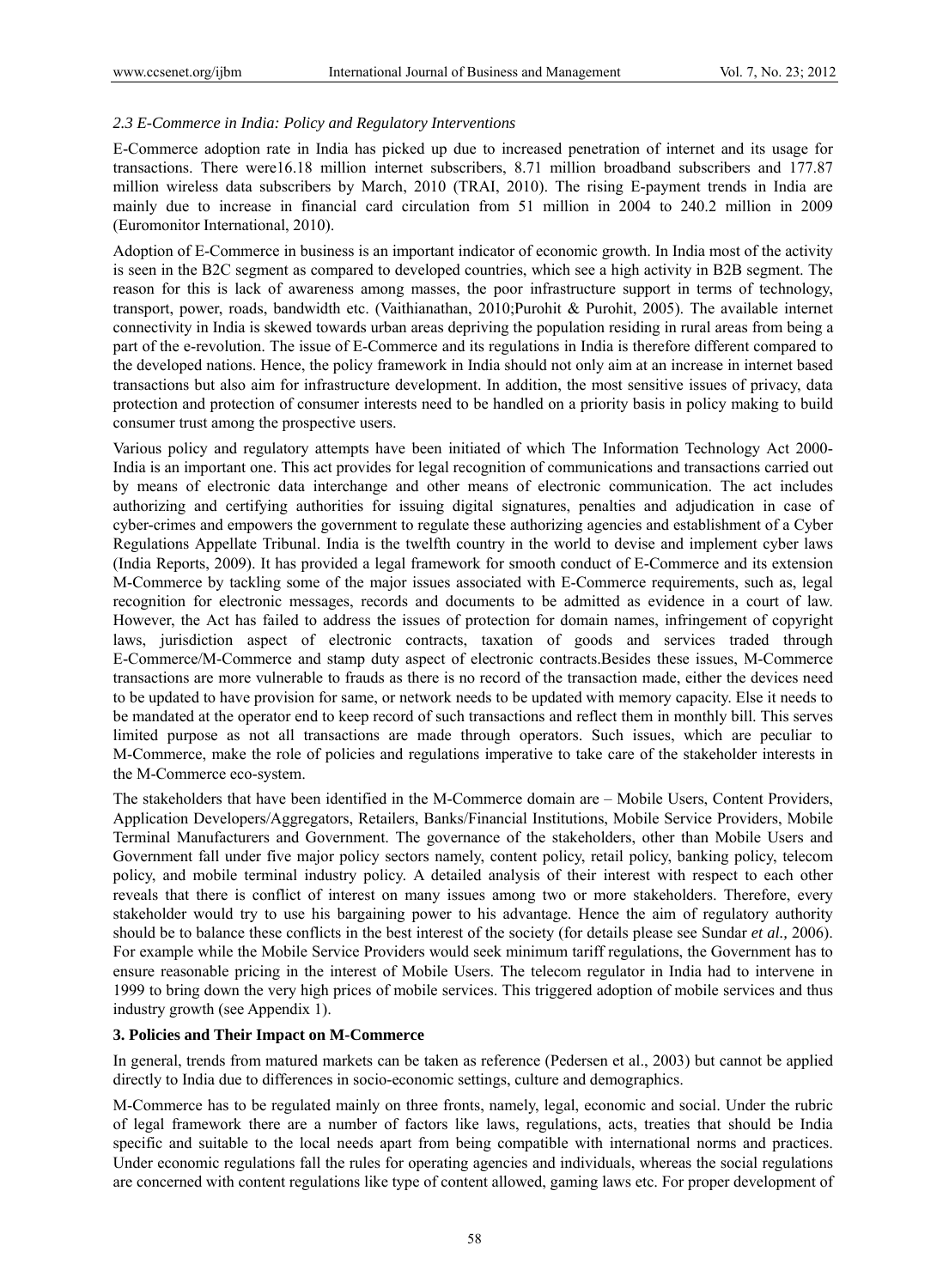M-Commerce, prevalence of a sound policy support and a legal M-enabling environment is a must. These should provide for:

- **-** Common minimal set of standards and codes of conduct for service/application providers, network providers and equipment manufacturers
- **-** Regulations to ensure healthy competition in the markets
- **-** Define scope of M-Commerce and associated details like acceptance of m-contracts etc.
- **-** Details on domain name registration
- **-** Ensure Network and information security
- **-** Content Regulation
- **-** User Data Protection
- **-** Consumer protection and privacy
- **-** Intellectual Property Rights
- **-** Regulations on M-banking and M-payments like licenses to provide financial services, security of mobile transactions, standards on protocols and equipment used and security features built in them etc.
- **-** Duties and Taxation laws for mobile enabled business
- **-** Dispute settlement Mechanism
- **-** Cyber crimes including fraud, forgery, misuse of content etc. in m-domain.

The above can be classified under aforementioned five policy sectors namely Banking, Content, Retail, Mobile and Mobile Terminal manufacturing Policy sectors. The policies in these policy sectors are governed by the government as a stakeholder in the M-Commerce ecosystem. The stake holders affected by the policies in each policy sectorare:

- 1) Banking Policy Sector: governs banks/financial institutions and the mobile service providers
- 2) Content Policy Sector: governs the content providers, application developers/aggregators, mobile service providers
- 3) Retail Policy Sector: governs the retailers, mobile service providers, banks/financial institutions
- 4) Mobile Telecommunications Policy Sector: governs the mobile service providers
- 5) Mobile Terminal Manufacturing Policy Sector: governs the mobile terminal manufacturers

Over and above these policy sectors and the stakeholders affected by them, mobile users also affect the M-Commerce ecosystem as a primary stakeholder. User perception and hence adoption of M-Commerce services would be primarily influenced by facilitating conditions such as affordability, availability of services, ease of subscription and behavioural intentions such as perceived usefulness, perceived value derived, ease of use, and social influence (Venkatesh et al., 2003).

Policies in above identified sectors are still evolving to meet the needs of M-Commerce and therefore it is difficult to give accurate predictions of the course of these policies in time. It is also difficult to predict and measure these variables quantitatively. The cause and effect relationships between and among all the stakeholders of the M-Commerce eco-system are complex and dynamic in nature and hence difficult to understand. In order to study and evaluate the impact of various policy interventions on the growth of M-Commerce, simulation models based on a systems dynamics (SD) approach have been developed in this paper. This is achieved by identifying stakeholders, the respective governing policy sectors, and various policy factors representing the favourability status of policies in these sectors. The interrelationships and causality at policy sector and policy factors level is modeled to reflect the stakeholder interests. In designing the SD model for M-Commerce, policies in the M-Commerce ecosystem have been represented by the five policy sectors, as discussed above and shown in Figure 1.

The SD model developed in this paper is of Type 2 with reference to Mass's classification (Mass, 1991). There is no preceding work and little data or literature available in this domain of policy impact on M-Commerce, in particular-with specific reference to India. Information and data from various secondary sources, viz., market reports, regulators' reports and analysts' reports were used to gain insights into the evolving environment in M-Commerce domain in India. This helped in the identification of stakeholders, relevant policy sectors and sector specific policy factors (policy levers) and their inter-dependencies in M-Commerce domain. Taking this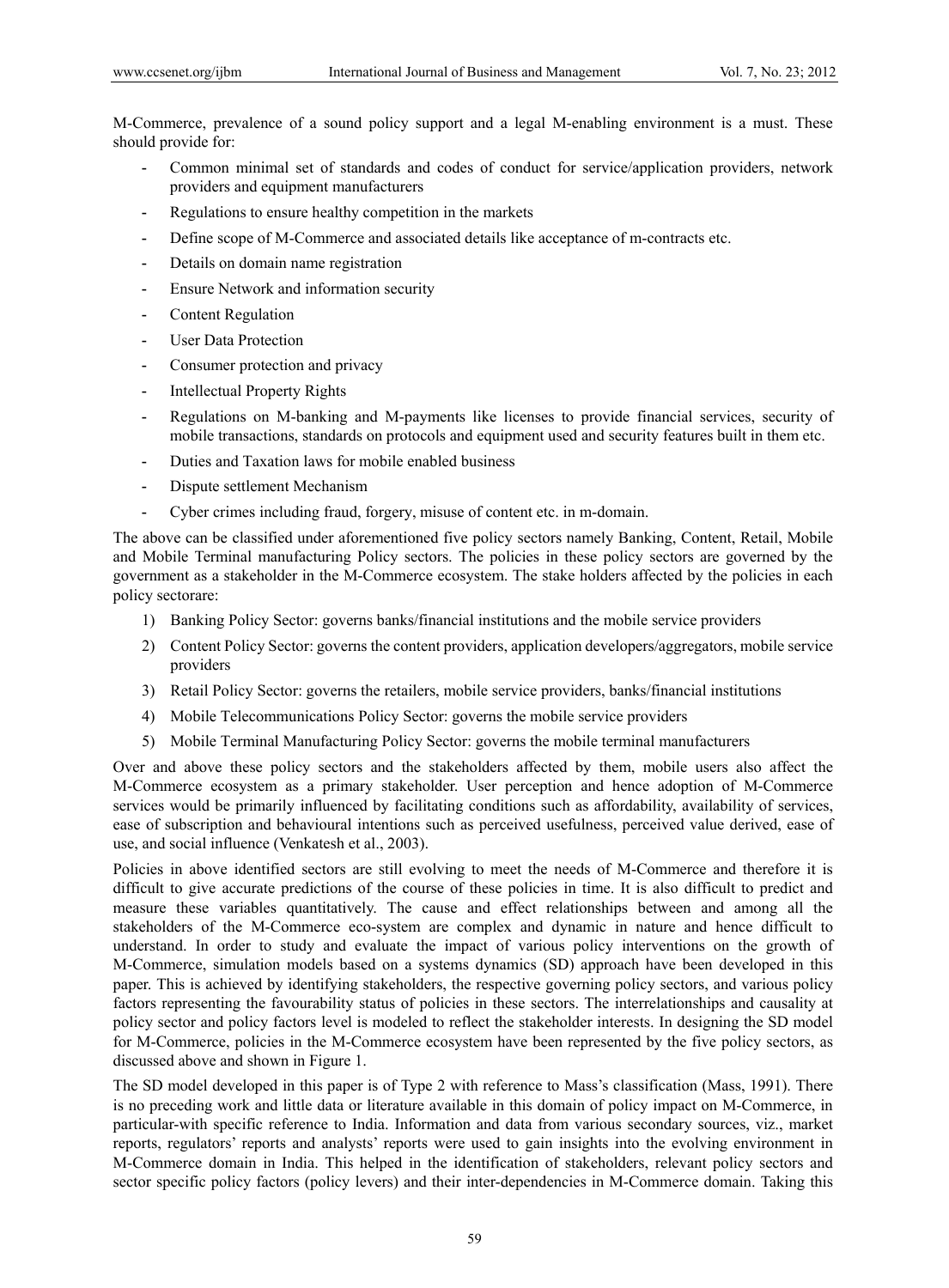as the basis, the casual loop diagram and the base model were developed (Mohapatra et al., 1994; Sterman, 2000). In the absence of numerical time series data for the input variables in the model, best guesses must be substituted (Forrester, 1996).

In the presented work, based on the secondary data, experts' inputs, current policy and regulatory initiatives in India and anticipated trends in policy and business environment the input data for the model was defined. Importing data from experiences of other countries was not considered appropriate as it is not directly applicable in the present Indian context and would lead to ambiguity (Mass, 1991).



Figure 1. Policy sectors overview

The stakeholder identification, causality and overall structure of the model were validated using semi-structured interviews with experts, viz., regulators (Note 1), public service provider (Note 2), E-Government policy makers (Note 3) (Sharma, 2007). Thereafter, different scenarios were generated to identify the influence of policy factors under various conditions.

# **4. Causal Loop Diagram and Model Description for the M-Commerce Eco-system**

The Causal Loop Diagram in Figure 2 represents the cause and effect relationships for the M-Commerce ecosystem described above. These causal loops form the basis for developing the simulation model.

Any positive policy initiative that results in the growth of M- commerce in the identified five sectors will have a positive impact on the growth of M-Commerce. Favorable banking policies are primary to the development of retail and content industry as the sale of content, goods, services in retail industry through mobile devices would largely depend on payment facilitation through banks. For this, banking policies with respect to payment mechanisms, technology and protocol standards for M-banking and M-payments, guidelines to ensure security of data and privacy of the users for all transactions through mobile have to be in place. In the absence of these, widespread sale of content, goods and services through mobile handheld devices cannot take place (Kruger, 2001; Bank for International Settlement, 2003). Absence of conducive banking policies will make retail and content related policy initiatives redundant and favorable banking policies will positively impact both the content and retail policies as well. Increase in M-Commerce users will in turn accelerate the government's initiatives in framing enabling regulations and policies to facilitate a healthy business environment.

The potential M-Commerce Users seen in the causal loop diagram are defined as the difference between the number of mobile subscribers and M-Commerce users at any given time. The mobile subscriber projections are available and take into account various demand drivers, such as, rapidly increasing coverage, declining handset prices and tariffs, increasing trend of multiple subscriptions by users and increasing adoption of mobile services (TRAI, 2010; CRISINFAC, 2010a). These projected numbers of mobile subscribers are used as an input to the model. Initially the number of potential M-Commerce users is high due to the number of mobile users being high and the number of M-commerce users being low. Thereafter, as M-Commerce picks up this gap reduces and the potential M-commerce user pool declines, which is the balancing loop in the model.

The policy sectors identified above will be influenced by a host of policy factors, which are the levers in making the respective policy sectors conducive for M-Commerce growth. Nineteen such policy factors have been identified. The details of the policy factors and the policy sector(s) they influence are given in Table 1. The table also details the governed stakeholders for each policy sector. Some of the important policy factors occur in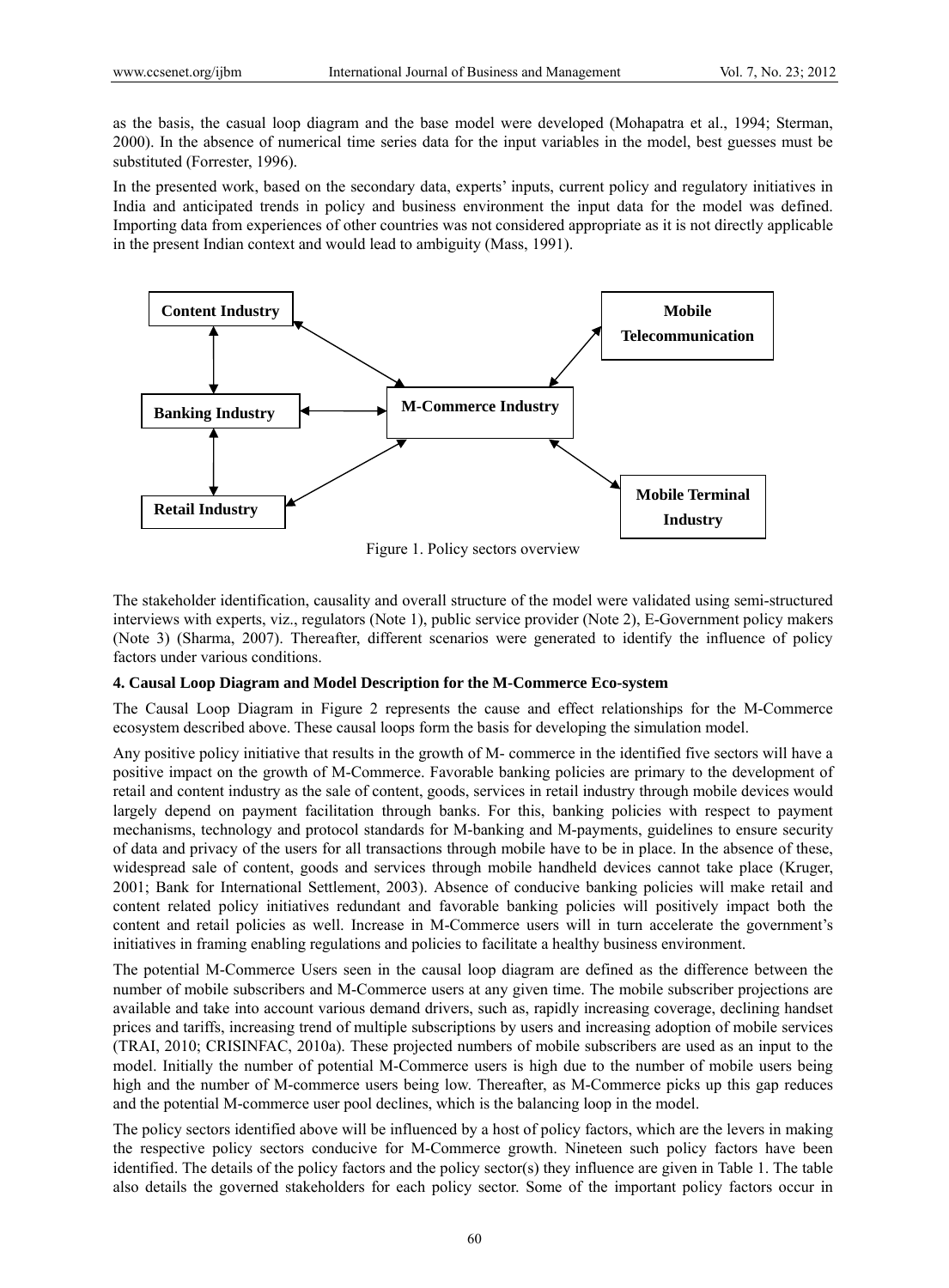multiple sectors. These common elements are the breeding grounds of stakeholder conflicts due to differing interests. For example, RSMPF will be influenced in different directions by mobile operators and content providers/aggregators. Regulator's role is prominent in balancing this conflict of interest among stake holders.The overall policy favourability of a specific sector is determined by a combination of these policy factors and referred to as Policy Favourability Indicator for the specific sector, namely, Banking Policy Favourability Indicator, Content Policy Favourability Indicator, Retail Policy Favourability Indicator, Mobile Policy Favourability Indicator and MTI Policy Favourability Indicator.

Table 1 also details the governing agencies/actors that influence, design and operate these policy sectors' levers. For example, Banking sector policy levers lie in the hands of Ministry of Finance, Central Bank- Reserve Bank of India, TRAI and Ministry of Law. The Content sector policies are mainly controlled by Ministry of Communications & IT, TRAI, Ministry of Law, Central Bank-Reserve Bank of India, Ministry of Information and Broadcasting and Ministry of Commerce & Industry.



Figure 2. Overall causal loop diagram for policy design in M-Commerce

Figure 3 is the Stock and Flow diagram for the model. The policy factors for each sector cumulatively determine the Policy Favourability Indicator for that specific sector. This in turn determines the policy environment for the specific sector which is represented as a stock in the model and Figure 3. A stock valuecloser to one indicates a positive environment of the specific sector for M-Commerce.The five policy environment stocks determine the policy favourability for M-Commerce referred to as the 'M-Commerce Favourability Indicator'. The value of this indicator is the weighted average of the five policyenvironment levelsand lies between 0 and 1.

It has been assumed that the potential M-Commerce user pool comes from the mobile subscriber base, as any user who desires to use M-Commerce services has to first become a mobile subscriber. Based on the facilitating policy environment and user perception,some of the Potential Mobile Commerce Users would actually subscribe to various M-Commerce services. Thus the addition to M-Commerce users in any given year is a function of Potential Mobile Commerce Users, M-Commerce Favourability Indicator and User Perception.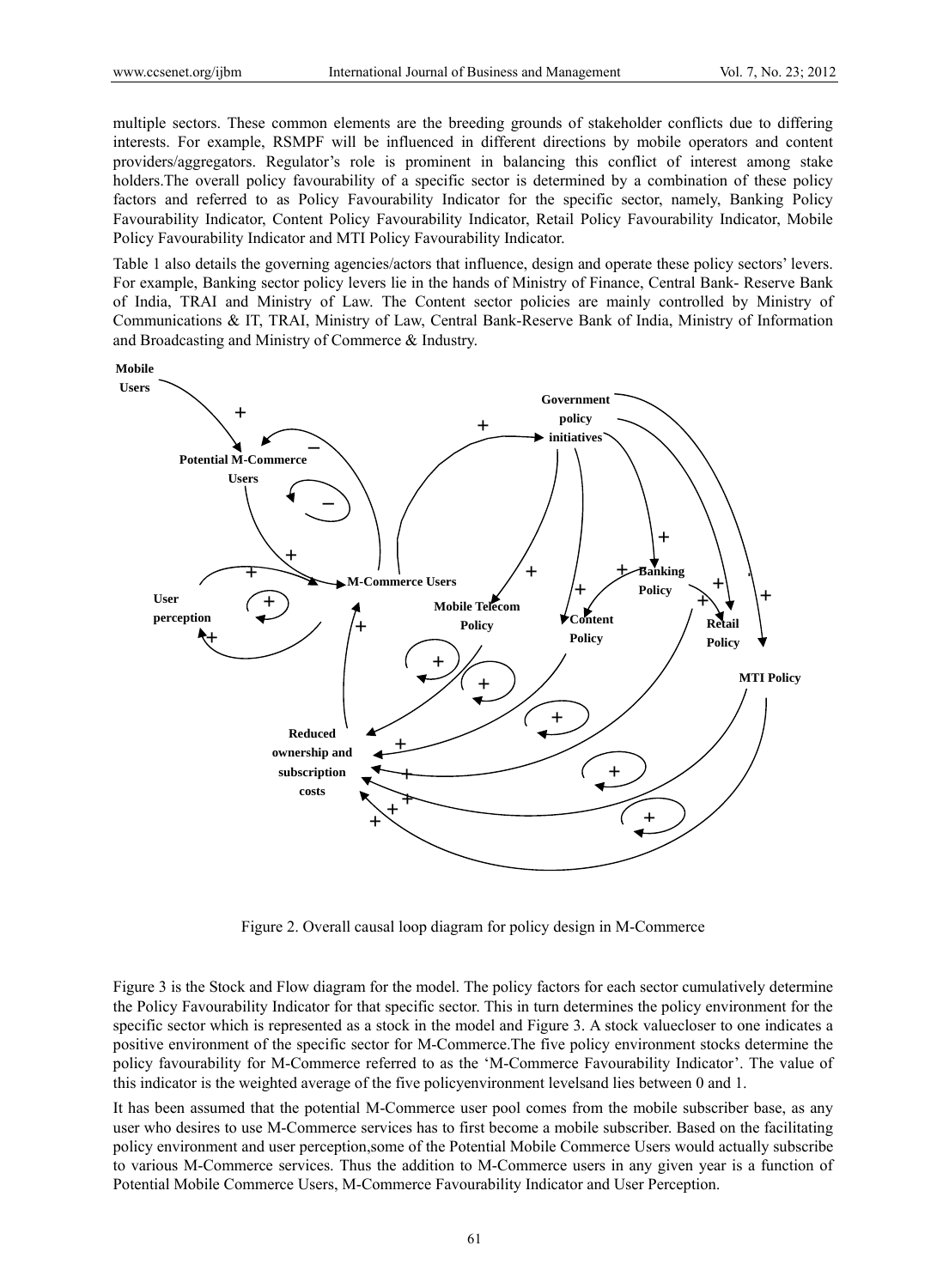Policies addressing mobile telephony sector such as spectrum allocation, legal environment, reduced duties, infrastructure support, reduced taxes and regulatory charges, dispute settlement mechanisms, laws facilitating fair competition and facilitating norms for foreign investments will bring down the cost of mobile connectivity to mobile users. Similarly, for Mobile Terminal manufacturing industry, policy support in the areas of spectrum allocation, reduced import duties, infrastructure support, reduced taxes, availability of technical manpower, facilitating labor and investment laws will reduce the production and hence, handset costs. Policies relating to banking code, micro finance, security and privacy of users and data, fair revenue sharing arrangements, facilitating legal environment and payment mechanisms would build confidence in users and influence increased purchase/subscribe content, goods or services through mobile delivery platform. Similarly, appropriate policy measures in the content and retail sectors addressing revenue sharing mechanisms, legal environment, payment mechanisms, content code and gaming regulations, reduced duties/taxes, organized retail and technical manpower availability will boost these sectors and in turn boost M-Commerce growth.

| <b>Policy</b><br><b>SectorsPolicy</b><br><b>Factors</b> | <b>Banking</b><br><b>Policy</b> | <b>Content</b><br><b>Policy</b> | <b>RetailPolicy</b> | <b>Mobile</b><br><b>Telecom</b><br><b>Policy</b> | <b>Mobile</b><br><b>Terminal</b><br><b>Policy</b> | <b>Policy</b><br>GoverningAgencies/<br><b>Actors</b>          |
|---------------------------------------------------------|---------------------------------|---------------------------------|---------------------|--------------------------------------------------|---------------------------------------------------|---------------------------------------------------------------|
| Spectrum<br>Allocation (SAPF)                           |                                 | $\checkmark$                    |                     | $\checkmark$                                     | $\sqrt{ }$                                        | Ministry of<br>Communications &IT                             |
| <b>Banking Code</b><br>(BCPF)                           | $\sqrt{ }$                      |                                 |                     |                                                  |                                                   | Ministry of Finance                                           |
| Micro Finance<br>(MFPF)                                 | $\sqrt{ }$                      |                                 |                     |                                                  |                                                   | Ministry of Finance                                           |
| Security and<br>Privacy (SPPF)                          | $\sqrt{ }$                      |                                 |                     |                                                  |                                                   | Ministry of Finance;<br>Central Bank-Reserve<br>Bank of India |
| Revenue Sharing<br>Mechanism<br>(RSMPF)                 | $\sqrt{ }$                      | $\checkmark$                    | $\checkmark$        | $\checkmark$                                     |                                                   | <b>TRAI</b>                                                   |
| Legal Environment<br>(LEPF)                             | $\sqrt{ }$                      | $\sqrt{ }$                      | $\sqrt{ }$          | $\sqrt{ }$                                       |                                                   | Ministry of Law                                               |
| Payment<br>Mechanism<br>(PMPF)                          | $\sqrt{ }$                      | $\sqrt{2}$                      | $\checkmark$        |                                                  |                                                   | Central Bank-Reserve<br>Bank of India                         |
| Content<br>Availability<br>(CAPF)                       |                                 | $\sqrt{ }$                      |                     |                                                  |                                                   | Ministry of Info.<br>&Broadcasting                            |
| Gaming<br>Regulations<br>(GRPF)                         |                                 | $\sqrt{ }$                      |                     |                                                  |                                                   | Ministry of Info.<br>&Broadcasting                            |
| <b>Import Duty</b><br>(IDPF)                            |                                 | $\sqrt{2}$                      |                     | $\sqrt{ }$                                       | $\sqrt{ }$                                        | Ministry of Com. &<br>Industry<br>Ministry of Com. &          |
| Retail (RePF)                                           |                                 |                                 | $\sqrt{ }$          |                                                  |                                                   | Industry                                                      |
| Infrastructure<br>Support (ISPF)                        |                                 |                                 |                     | $\checkmark$                                     | $\sqrt{}$                                         | Ministry of Com. &<br>Industry                                |
| Taxation (TPF)                                          |                                 |                                 | $\sqrt{ }$          | $\checkmark$                                     | $\sqrt{ }$                                        | Ministry of Com. &<br>Industry                                |
| Regulatory<br>Charges (RCPF)<br>Dispute Settlement      |                                 |                                 |                     | $\sqrt{}$                                        |                                                   | Ministry of<br>Communications &IT                             |
| Mechanism<br>(DSMPF)                                    |                                 |                                 |                     | $\checkmark$                                     |                                                   | <b>TRAI</b>                                                   |
| Competition<br>(CoPF)                                   |                                 |                                 |                     | $\checkmark$                                     |                                                   | Competition<br>Commission of India                            |

Table 1. Policy sectors in M-Commerce ecosystem, related stakeholders and their influencing policy factors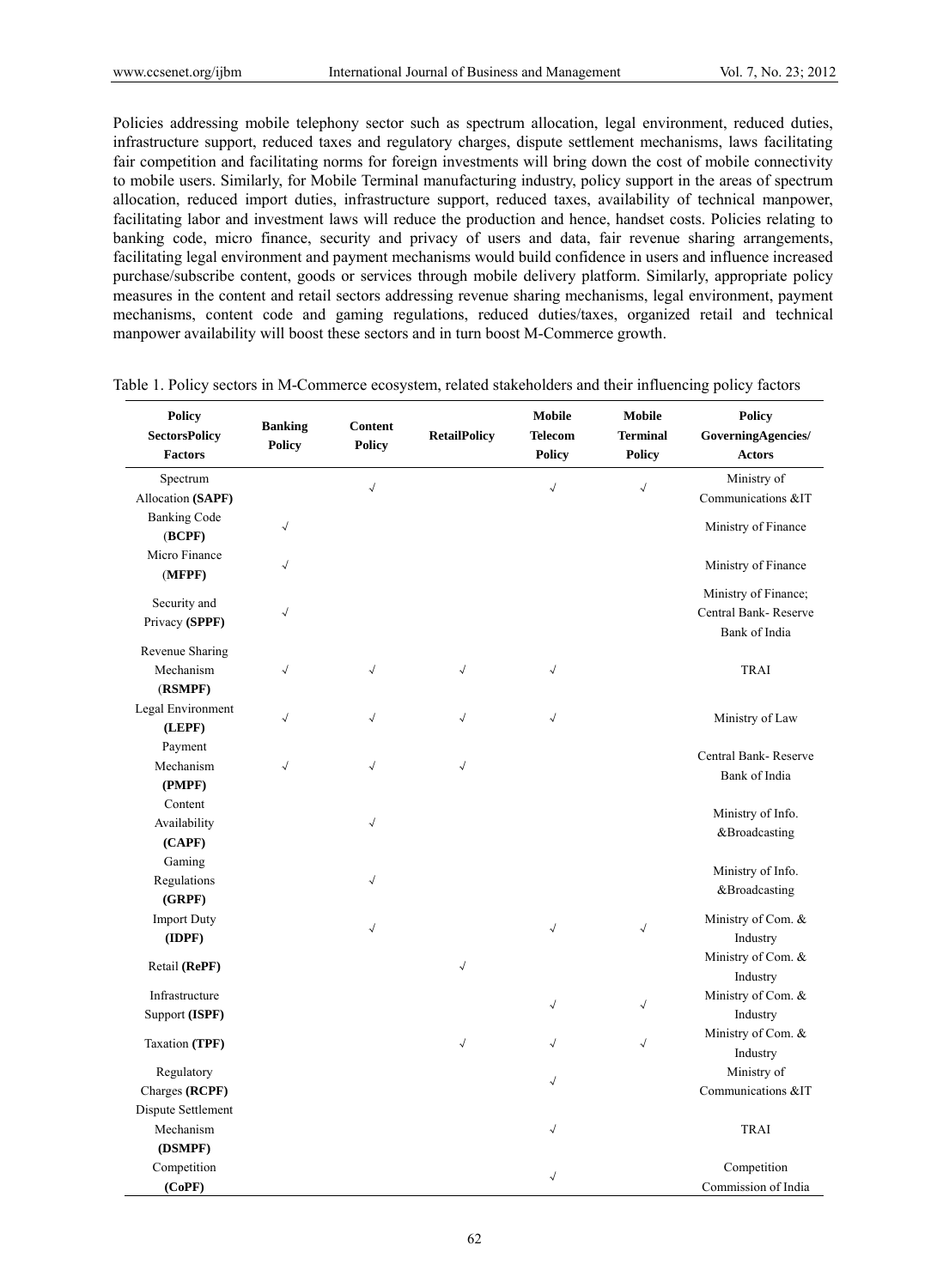| Foreign Direct<br>Investment |               |              |              | $\sqrt{ }$ | $\sqrt{ }$   | Ministry of Com.&  |
|------------------------------|---------------|--------------|--------------|------------|--------------|--------------------|
| (FDIPF)                      |               |              |              |            |              | Industry           |
| Technical                    |               |              |              |            |              |                    |
| Manpower                     |               |              |              |            |              | Ministry of Human  |
| <b>Availability Policy</b>   |               | $\sqrt{ }$   | $\sqrt{}$    |            | $\sqrt{ }$   | Resources          |
| Factor(TMAPF)                |               |              |              |            |              |                    |
| Labour Policy                |               |              |              |            |              |                    |
| $Factor(\mathbf{LPF})$       |               |              |              |            | $\sqrt{ }$   | Ministry of Labour |
|                              | Banks/Finan   | Content      | Retailers,   | Mobile     | Mobile       |                    |
| <b>Stakeholders</b>          | cial          | providers,   | Mobile       | Service    | Terminal     |                    |
|                              | Institutions, | Application  | Service      | Providers  | Manufacturer |                    |
|                              | Mobile        | Developers/  | Providers,   |            | S            |                    |
|                              | Service       | Aggregators, | Banks/Financ |            |              |                    |
|                              | Providers     | Mobile       | ial          |            |              |                    |
|                              |               | Service      | Institutions |            |              |                    |
|                              |               | Providers    |              |            |              |                    |

The model summarily incorporates all the policy factors encompassing the policy sectors and stakeholders. The five policy sectors are represented as five subsystems in the model. Details of the past and current status of the individual policy factors are given in Appendix 2 along with the anticipated future trends for the period under study, i.e., 2003-04 to 2013-14. Based on these observations, values of individual policy factors are arrived at on a scale of 0 to 1 as specified in Appendix 2. Values of several individual policy factors trace a non-linear path over this range.

The values of the nineteen individual policy factors specific to the respective sectors are aggregated to determine the value (on a scale of 0 to 1) of sector specific Policy Favourability Indicator, namely, banking, retail, content, mobile telecommunication and mobile terminal industry sectors.

The users' preferences play a significant role in determining whether a mobile subscriber is converted as M-Commerce user. The user attitudes towards adoption of new technology have been explained using various perspectives i.e., psychology, motivation literature, behavioral sciences. The theory of Reasoned Action, theory of Planned Behavior, Technology Acceptance Model, Motivational theory, Unified Technology Acceptance model have been used by researchers to empirically test the individual acceptance of new technology.

The user attitudes towards a new technology largely depend on the perceived usefulness, ease of use, perceived value derived, social pressure, affects like joy, elation towards use, and the facilitating environmental conditions (Venkatesh*et al,* 2003). The User Perception is also taken to vary on a scale of 0-1.The M-Commerce Favourability Indicatorand the User Perception are aggregated to determine the extent of Potential M-Commerce users translating to M-Commerce users. This aggregation model is presented in Figure 4. The SD model in the paper is based on this aggregation model.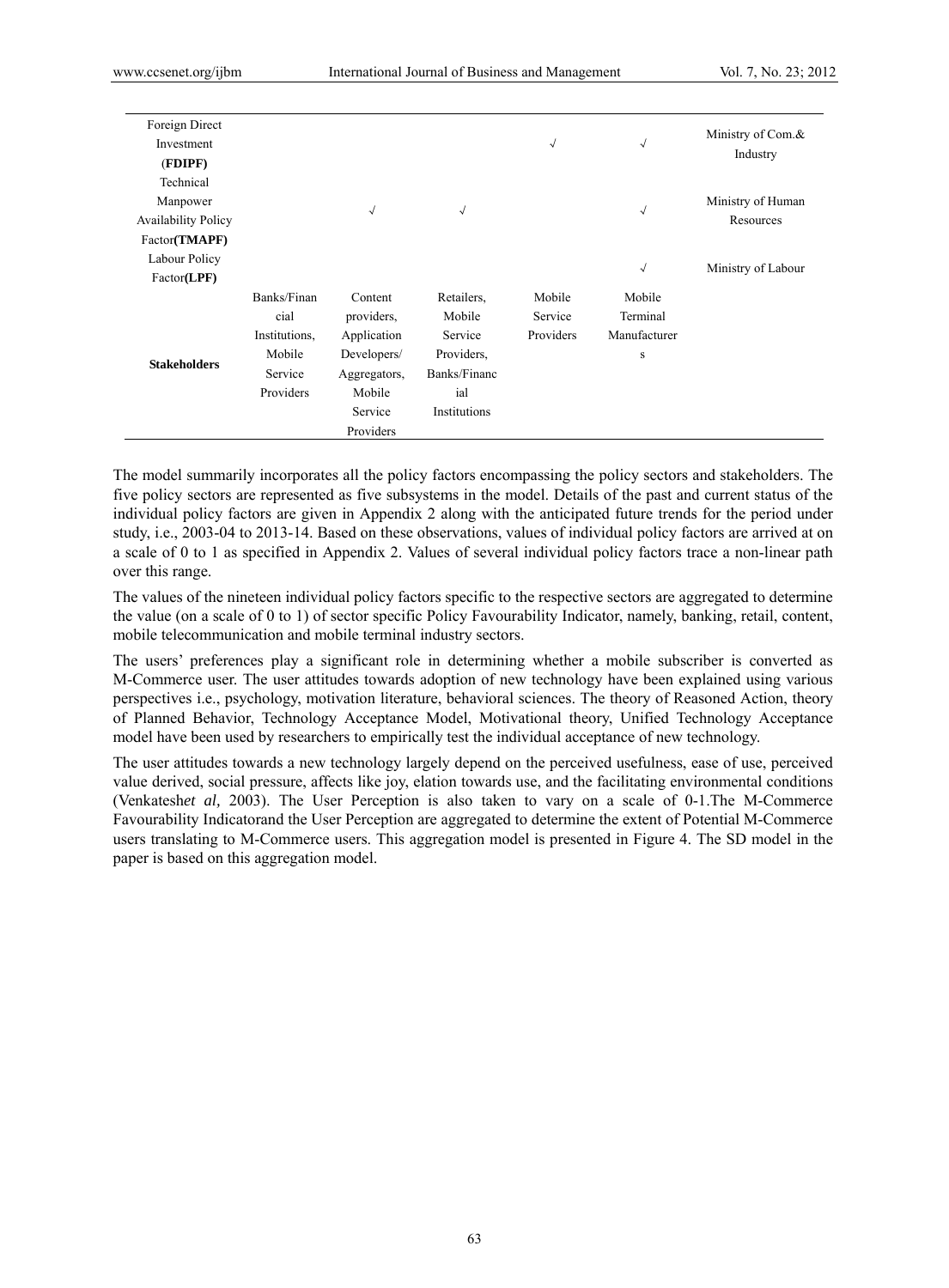

Figure 3. Stock and flow diagram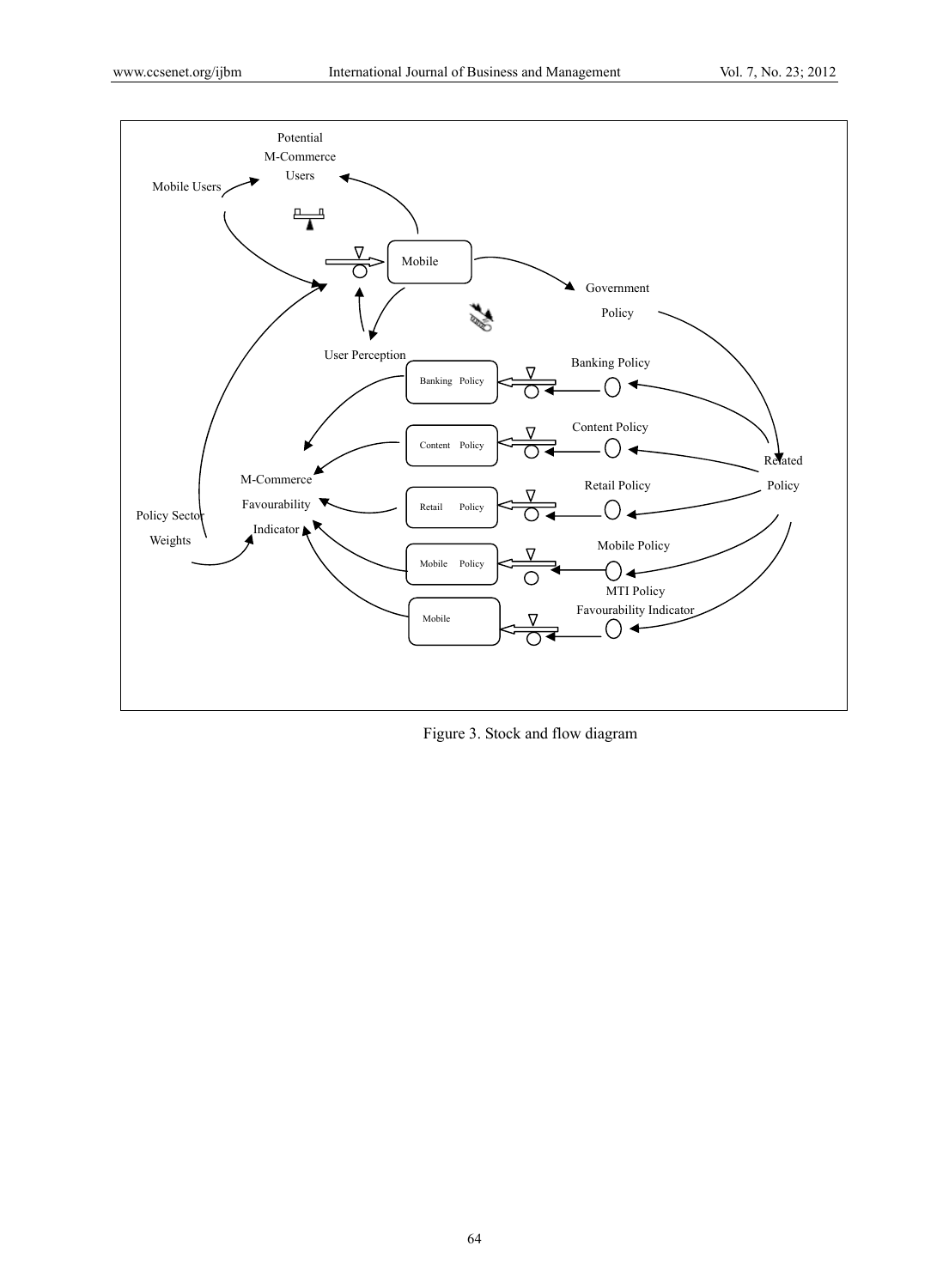

Figure 4. Aggregation model for M-Commerce favourability indicator & user perception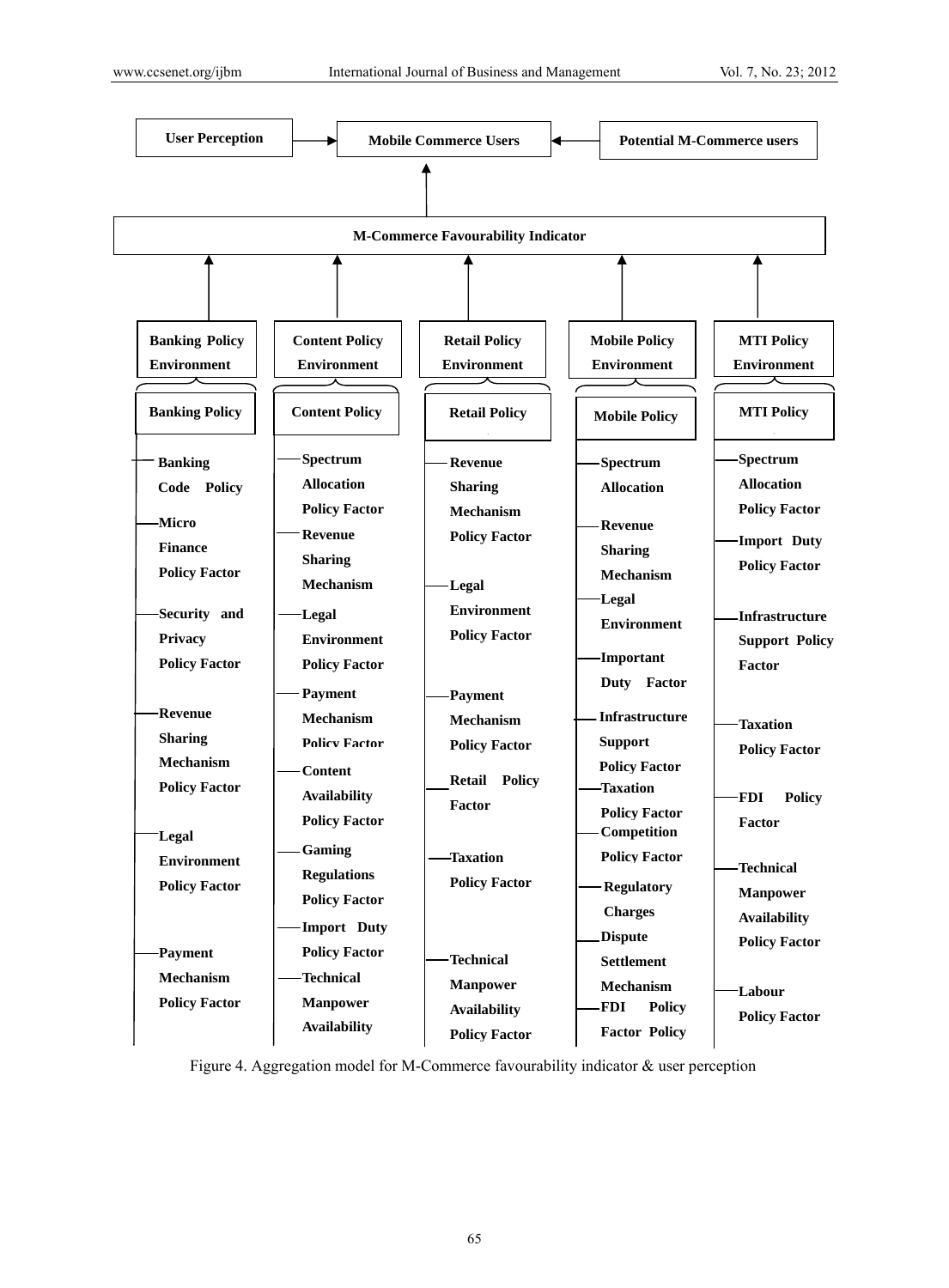#### **5. Simulating the M-Commerce Eco-System**

The simulations are carried out and the value of the M-Commerce Favourability Indicator and the number of M-Commerce Users are observed as outputs for a period of eleven years starting from 2003-2004 till 2013-14. This period is considered appropriate as in India, basic M-Commerce services started taking off from the year 2003-04 and are likely to mature by 2013-14. It is expected that during the period 2009-10 to 2013-14policies in the M-Commerce domain will mature to foster the growth of M-Commerce. This corroborates with the experiences in mobile telecom industry where the last five years have witnessed a promising policy environment (TRAI, 2005 a, 2005b, 2006, 2007, 2008 &2009; CRISINFAC 2006; 2007a, 2007b, 2007c, 2008, & 2010a). There has been a tremendous rise in mobile subscriber base, which is growing at the rate of over 14 million subscribers a month (TRAI, 2010). The public sector mobile operators, i.e., MTNL and BSNL launched 3G enabled value added services in 2009 triggered uptake of VAS. In addition, with Indian government concluding the 3G spectrum auctions recently, i.e. in May 2010, the private operators will start rolling out 3G services shortly.

The number of mobile subscribers during this 11 year period has been taken as reported and predicted by TRAI (TRAI, 2005b, 2010) and CRISINFAC (CRISINFAC, 2010a). Entry of 3G services which facilitate high-speed data access on wireless networks shall necessitate accelerated policy guidelines from government as in any other upcoming technology or industry.The number of mobile subscribers in 2003-04 was 33.6 million (TRAI, 2005b). The initial number of M-Commerce users is taken to be a conservative 2% of the mobile subscribers, which had been suggested by experts.

The individual policy factors affecting each policy sector are assigned equal weights in determining sector specific policy favourability indicator. The policy factor values outlined in Appendix 2 are used as inputs. Simulations are also run using values for the policy factors obtained from domain experts as inputs. Some individual policy factors, such as revenue sharing mechanism, legal environment, payment mechanisms gets reinforced by their presence in more than one policy sectors in the model. The combined effect of the sector policy favourability indicators is defined as the M-Commerce Favourability Indicatorwhose value will vary between 0 and 1. Values close to 1 will imply that policies are favorable so that a larger fraction of mobile subscribers will convert to M-Commerce users.

User Perception is defined as the ratio of M-Commerce Users to Mobile subscribers. High values for User Perception indicate higher user acceptability and would result in a faster conversion of the mobile subscribers to M-Commerce users. A User Perception value of 1 would imply the extreme possible case where all mobile subscribers become M-Commerce users. The conversion of Potential M-Commerce Users to M-Commerce Usersis determined by a weighted average of M-Commerce Favourability Indicator and User Perception. The values for these weights are taken to be 60:40 for the base model. Subsequently various scenarios are simulated with different relative weights, viz., 20: 80 and 80:20.

The number of M-Commerce Users in each year is observed as an output. The other observed outputs are the values of the M-Commerce Favourability Indicator, User Perception and the M-Commerce User Growth defined as addition in M-Commerce users every year. The simulations are carried out using the System Dynamics simulation software "iThink" (version 9.1, iseesystems,inc.,2008).

## *5.1 Assumptions for the Base Model*

The inputs for the base model for the period under study (2003-04 to 2013-14) are taken to be as follows:

The number of mobile subscribers is taken from TRAI, CRISNFAC reports. The initial number of M-Commerce users is 2% of the mobile subscribers.

The individual policy factor values have been taken in the range of 0-1 based on available information and our understanding as detailed in Appendix 2.

Equal weights are assigned to each of these individual policy factors. The five sector specific policy favourability indicatorsare determined using these inputs. The M-Commerce Favourability Indicatoris determined using equal weights for these five sector specific policy favourability indicators.

User Perception is taken to be the ratio of M-Commerce Users to Mobile subscribers at any given time. The base model uses the M-Commerce Favourability Indicatorand User Perception values inthe ratio 60:40 to give the value of M-Commerce users at any given time.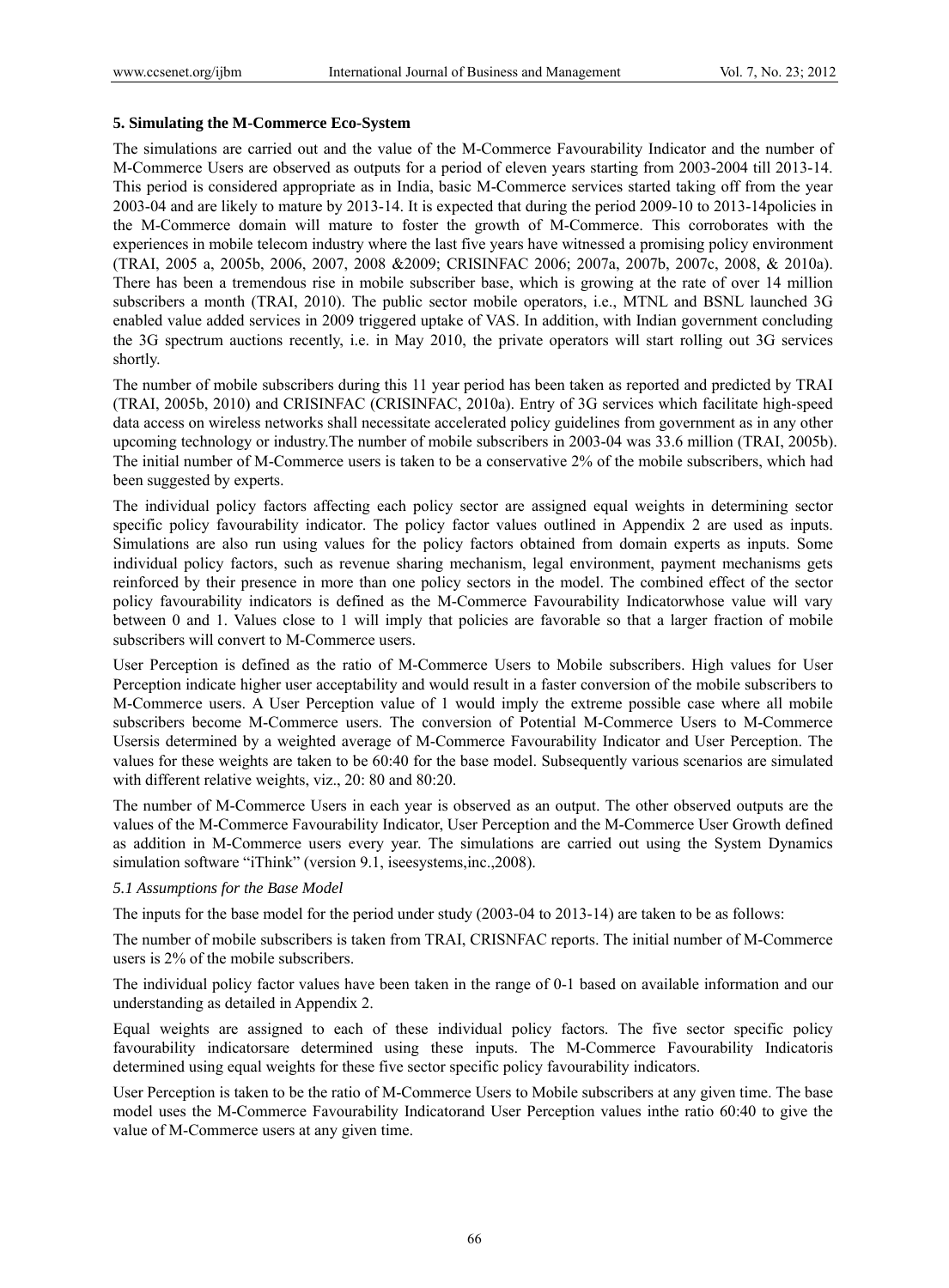## *5.2 Simulation Results of Base Model*

The results of the simulation for the base model with the assumptions stated above are given in Figure 5.

Outputs of the base simulation model as given in figure 5 represent M-Commerce users, M-Commerce Users' Growth (addition in M-Commerce users every year), User Perception and M-Commerce Favourability Indicator. The number of M-Commerce users is expected to be 771 million in the year 2013-14 which is 90 percent of the 860 million mobile users in 2013-14. The User Perception value increases from 0.02 in 2003-04 to 0.9 in 2013-14. The value of M-Commerce Favourability Indicator in 2013-14 is 0.78 indicating a favorable policy environment.



Figure 5. Base model simulation results

The possible reasons behind the slow growth of M-Commerce in the initial three years, that is, the first phase, are:

Limitations posed by then existing technology for offering high end services as only 2G technology was available in the market which had limitations on data transfer speeds.

Even simple payment related mechanisms, which are the essence of M-Commerce, were not in place, and business was limited to SMS, caller tune downloads.

Availability of M-Commerce compatible content was limited. The M-Commerce industry is largely content dependent and content push was limited to ring-tones, wallpapers and simple games, primarily due to technology (2G) bottleneck.

User acceptance is another important factor since a time lag is expected between technology introduction and adoption.

As customers are price sensitive and mobile users' market is not saturated, focus is still on customer acquisition for mobile telephony services. India being the lowest tariff regime in the world, mobile operators' focus is on increasing the customer base to address volume economies rather than creating awareness and educating the customers on M-Commerce services.

The M-Commerce Favourability Indicatorfollows a slow growth pattern in the initial years. This is expected as the pressure on regulatory and policy framing agencies is low given the not so significant M-Commerce users base. Similarly, the User perception is also seen to be low in the initial years. This can be explained by the Diffusion of Innovation Theory (Rogers, 1983) as it takes time for any technology to diffuse to critical mass beyond which the diffusion is self-driven.

Some reasons forthe accelerated growth in M-Commerce Usersin the second phase and the subsequent peaking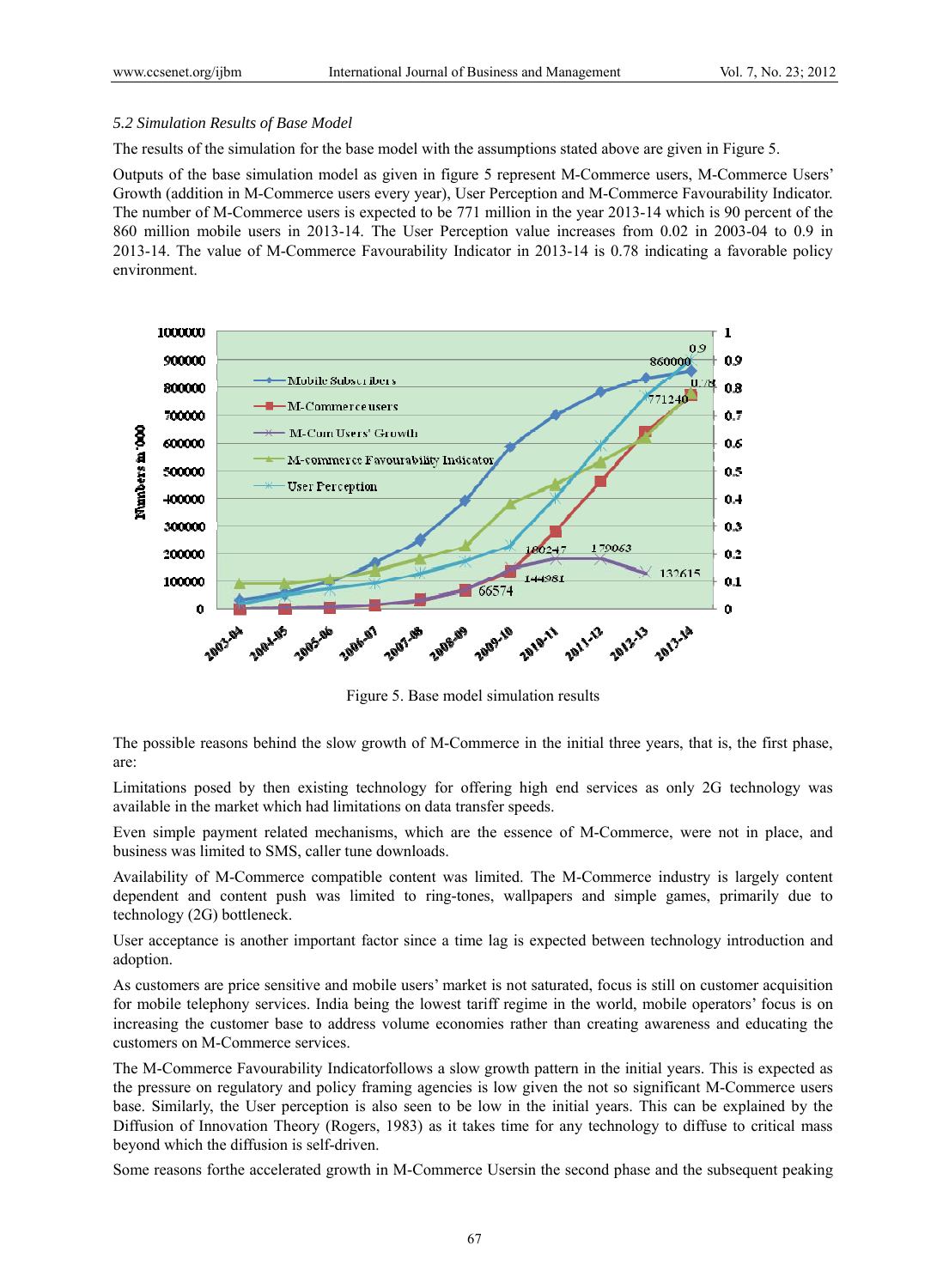phenomena, that is, the third phase, are:

Introduction of mandatory Mobile number portability (MNP by Ministry of Telecommunications, Government of India

Release of Central Bank (Reserve Bank of India) guidelines on mobile banking that include mobile payments, encryption and transaction security in June, 2008.

Release of 3G-spectrum policy in August 2008 and of 3G-spectrum for mobile operations in 2009-10 by Ministry of Communications and IT opened up the market for 3G technology-based services.

Allocation of 3G-spectrum and launch of 3G enabled value added services by the public sector mobile operators, i.e., MTNL and BSNL in 2009.

3G-spectrum auction for private mobile operators in 2010.

Multitude of players in mobile content value chain (content/application owners, aggregators, software developers and technology enablers) resulting in increased mobile content availability.

Regulatory reforms that enable entry of new operators and technologies such as MVNO (Mobile Virtual Network Operators), and VoIP (voice over IP).

Regulatory interventions in revenue sharing mechanisms and payment mechanisms.

The above initiatives have been incorporated in the individual policy factors and are reflected by their increased values as explained in Appendix 2.

The overall picture of the simulation output with reference to M-Commerce user growth resembles a typical (new) product life cycle. While it is slow in the beginning, the M-Commerce Users' growth is accelerated in the second phase from 18 million new users added in 2006-07 to 145million in 2009-10. The growth peaks between 2010 and 2012 beyond which it slows down. This is because the addressable population is limited and the potential mobile commerce user pool reduces as more and more mobile users convert to M-Commerce users. The addressable population for mobile telephone subscriptions in India is approximately 60% of the total population, taking into account the population falling below poverty line and children under 14 years of age. The addressable tele-density is expected to be 70% of the addressable population by 2012 (CRISINFAC, Nov. 2007).

In the model Potential M-Commerce users are modeled as the difference of Mobile Users and M-Commerce Users. As explained above, with time the rate of increase of Mobile Users falls behind that of M-Commerce Users, which feeds back in the form of decline in the Potential M-Commerce user pool. The peaking of M-Commerce Users takes placewhen the increase in M-Commerce users surpasses the increase in Mobile Users. Given that the number of M-Commerce Users added in the model is a function of Potential Mobile Commerce users, User Perception and the M-Commerce Favourability Indicator, growth in M-Commerce Users slows down after reaching the peak.

The model indicates stabilization of growth and conversion of Mobile Users to M-Commerce users, near saturation of User Perception (0.9) and a stable policy environment (0.78) by 2013-14. Thus, M-Commerce is expected to reach substantial maturity in Indiaby year 2014. In the absence of a new technology paradigm, further growth in the mobile subscribers and in turn M-Commerce users would continue at a marginal level. M-Commerce growth will come from existing users adopting higher end value added services resulting in M-Commerce services.

M-Commerce in India will be at mature levels by 2013-14 indicated by the simulation results, provided appropriate policy and regulatory impetus is in place as anticipated and described in Appendix 2. Any changes or delays in one or more of the policies and regulatory initiatives are likely to impact the M-Commerce in India. Some of the possible scenarios described below have been simulated to understand the impact.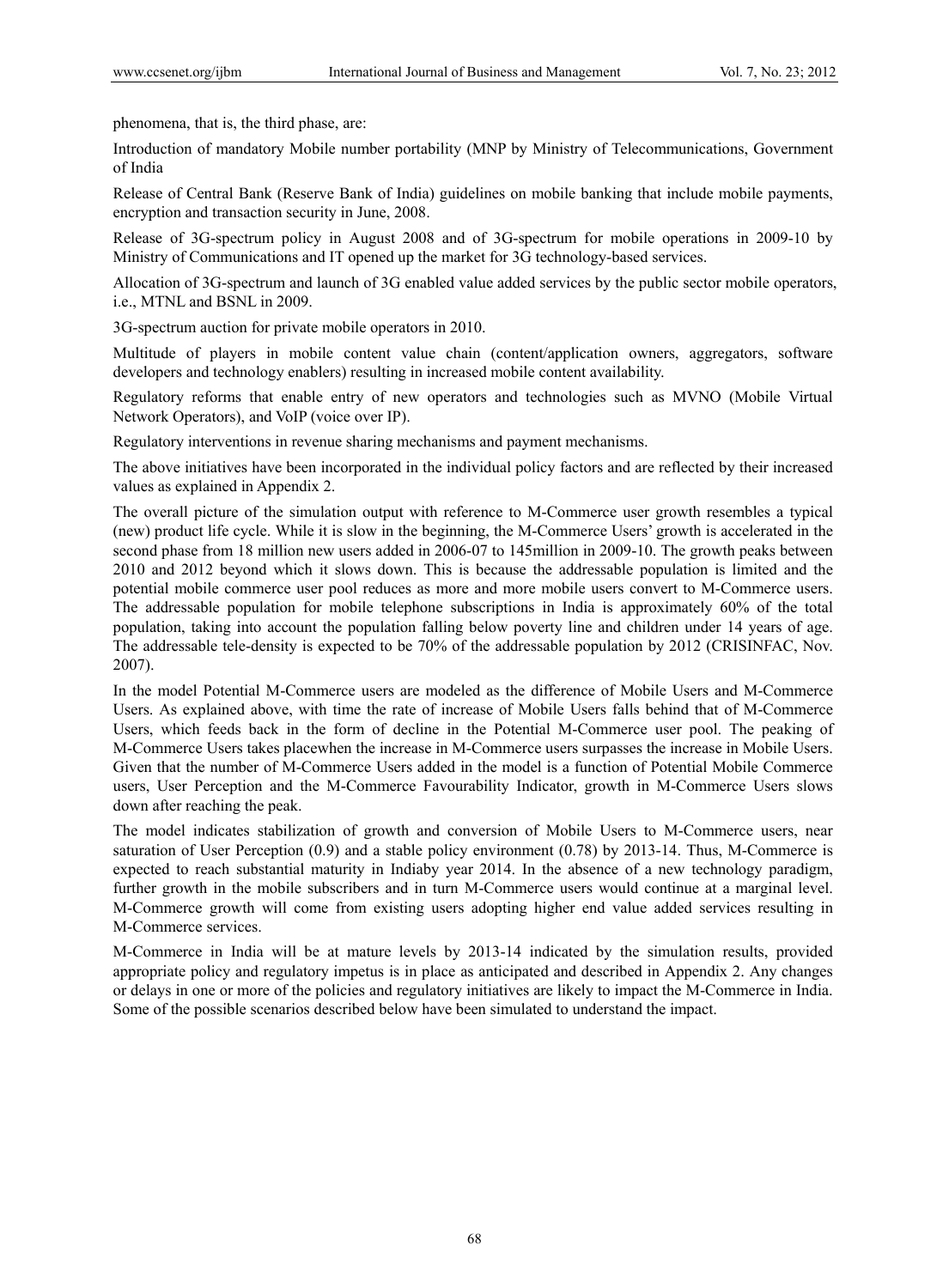# *5.3 Model Validation*

The model validation process depends on the purpose and objective of the model (Barlas, 1996 and Mohapatra *et al.* 1994). When the purposeof the model is essentially a non-technical, informal and qualitative process the validation processes would have informal, subjective and qualitative components (Barlas, 1996).The purpose of the SD model in this paper is to understand the impact of policy and regulatory initiatives on the growth of M-Commerce in India and the structure has been built keeping this purpose in mind. Theconceptualization of the model proposedis based on a thorough understanding of the E-Commerce eco-system and its key players and the policy factors that affect its growth. Structural validation of the model is based on extensive use of existing industry reports during the model building phase and expert reviews after the modeling process.

Numerical confirmation of thepolicy factor values,is based on an in depth study of the available information in existing industry reports. This serves as the direct structure test (Barlas, 1996) for the model in this paper.

Behavior-reproduction test has been applied to validate the model behavior in the past years. Since there are no industry reports/ studies that indicate the number of M-Commerce users in India, for model's behavioral validation, the ratio of Value Added Services (VAS) contribution to total revenues of mobile telecom industry is considered as the most appropriate surrogate for the ratio of M-Commerce users to mobile users. As per COAI annual report 2007, the VAS component in total revenues of mobile operators had continuously increased from 7% (2003-04) to 9% (2004-05) to 12% in year 2005-06 (COAI, 2007).Similarly, the base model simulation results also show a continuous growth of 2% (2003-04), 7% (2004-05) and 9% (2005-06), 12% (2006-07) for M-Commerce users. For the period of 2008-2010, the VAS component in total revenues continued to grow despite significant drop in the tariffs (COAI 2010) which indicates continuous growth in M-Commerce users during this period as well. The base model simulation results for this period also reflect a continuous growth phase for M-Commerce users as seen in Figure 5.The initial values of M-Commerce users, i.e., for the year 2003-04, were taken as per expert opinion which explains the disparity in M-Commerce users for the initial year(s). This initial disparity is not of concern since the model equilibrium is independent of the initial conditions for given policies and exogenous inputs (Mass, 1991).

Behaviour prediction tests call for pattern prediction rather than point prediction. The M-Commerce growth seen from the simulation results for the base case follow an expected pattern of slow growth initially, followed by faster growth during the phase towards maturity and finally retardation as maturity is reached. The model was also tested for changed behaviour prediction by delaying the policy initiatives by one, two and three years. The behaviour is judged to be plausible under these conditions as described in section 4.4.1 below.

# *5.4 Scenario Simulations*

## 5.4.1 Scenario 1: All Policy Efforts Delayed in Time

The results indicated by the base simulation can be tested for delays in regulatory initiatives and policy implementations. Scenario 1 simulates the effect of time delays in all five sectors defined for M-Commerce growth. For executing this all the five Policy Favourability Indicators were simultaneously delayed by one, two and three years. This essentially amounts to delaying all the 19 individual policy factors. The results obtained are given in Figure 6.

The simulations incorporating delay by one year indicate the number of M-Commerce users in 2013-14 being 725million as compared to 771million for the base case, which is around 6% less. The effect of a two-year delay in policy efforts results in a drop in M-Commerce users by 114million that is around 14.8%. The impact of delays by 3 years on M-Commerce users is even more significant with a decline by 204 million users, which is 26% reduction. This validates the basic premise of the study that timely policy actions are necessary to tackle the challenges posed by M-Commerce and that delays will significantly impact the growth resulting in loss of revenues derived from M-Commerce.

It is not only the final number of M-Commerce users that declines but a significant lag in the growth trajectory can be observed all through the simulated period from Figure 6. Over this period the average decline in M-Commerce users is 16%, 38% and 44.6% respectively for one, two and three years delay in policy initiatives. Thus losses in revenue for the M-Commerce eco-system stakeholders due to delay in policy measures are significant not only in the final year but throughout the simulated period. Timely Policy initiatives are, therefore, imperative as otherwise the M-Commerce industry would suffer in terms of subscriptions, adoption rates and revenues.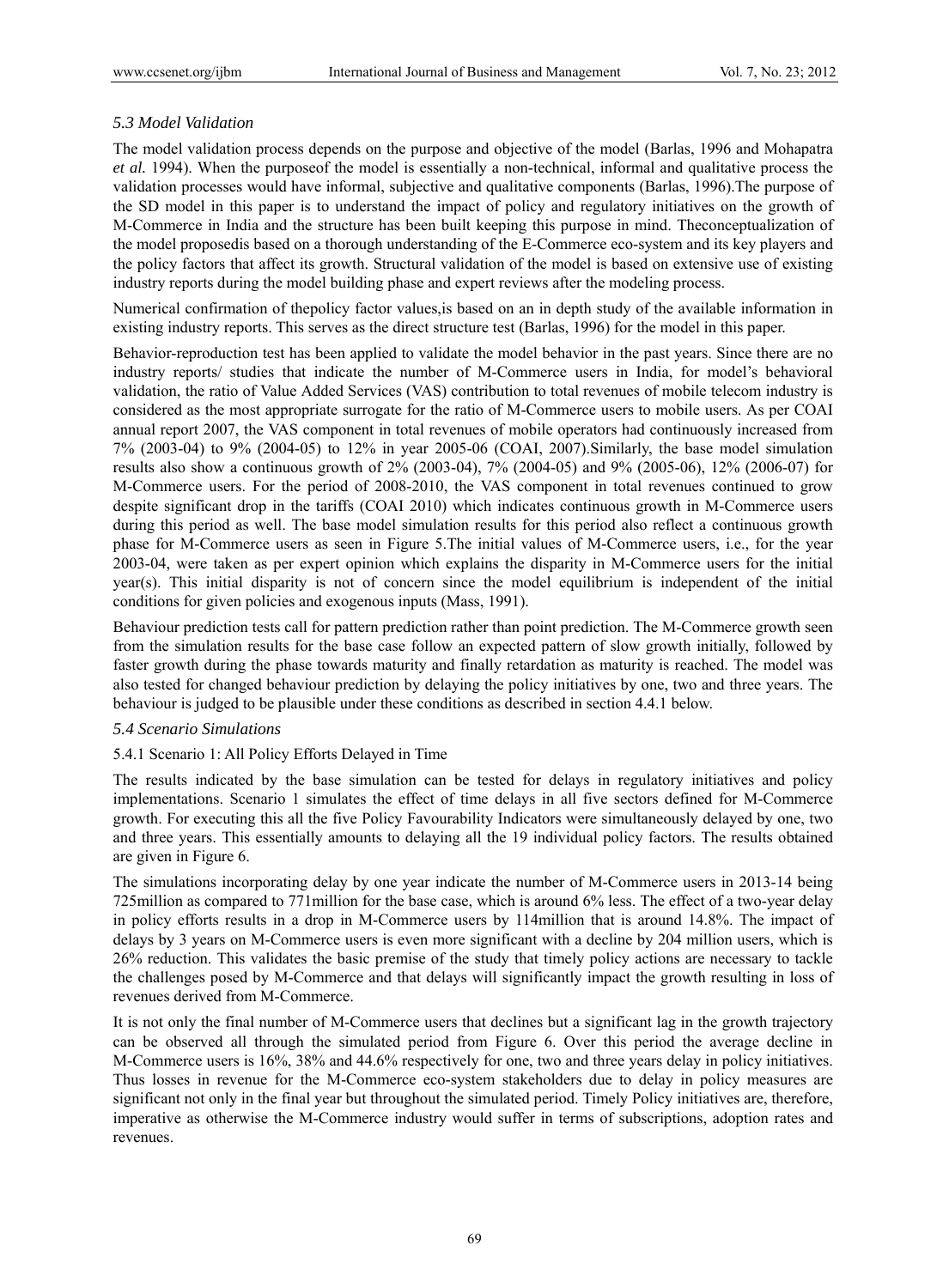

Figure 6. Effect of policies delayed in time over mobile commerce user base

# 5.4.2 Scenario 2: Individual Policies Delayed in Time

To identify policy sectors that are predominant in influencing the number of M-Commerce users, simulations are run with sector specific Policy Favourability Indicator delayed, individually, in time by one, two and three years. It is seen that the delay in individual policies by three years has the maximum retarding impact on the number of M-Commerce users compared to the delay in policies by two and one year respectively, as expected. It is further observed that the delay in Banking sector policies has the maximum retarding impact compared to the rest of the considered policy sectors. A three year delay in banking policies results in a decline by 63 million M-Commerce users in 2013-14 (8% less compared to the base case), while the decline is 33 million (4.5%) and 14 million (2%) respectively for two and one year delay in Banking policies. Whereas the average impact on M-Commerce users of delays in policies in the other sectors ranges between 0.6% and 2.9 % which is relatively insignificant with respect to the delays in Banking policies. The policy sectors, in order of their decreasing impact over the simulated period in M-Commerce users, are Banking (8.17%), mobile terminal (2.87%), Mobile policies (2.69%), Content (1.9%) and Retail (1.64%) for three year delays. Thus, Banking Policies play the most critical role in M-Commerce growth and any delays in this policy sector has the largest adverse impact on the M-Commerce business eco- system.

5.4.3 Scenario 3: Different Relative Weights for the Policy Sectors as Per Experts' Opinion

Experts' opinion was sought through personal interviews on the relative weights that should be assigned to each policy sector. Based on their inputs, a different set of weights; Banking (15%), Content policy (25%), Retail Policy (15%), Mobile Policy (25%) and MTI Policy (20%) were used for the policy sector factors. These differ from the earlier simulations where all the policy sectors were given equal weights of 20% each. The results indicate final M-Commerce users to be 775 million in 2013-14, which is very similar to those obtained with assignment of equal weights to all the policy sector factors. The shape of the M-Commerce adoption curve nearly overlaps in the two cases. This justifies assigning equal weights to all the policy sector factors in the base model and subsequent scenario simulations.

5.4.4 Scenario 4: Different Individual Policy Factor Values as Per Experts' Opinion

Experts' opinions were also elicited on the expected policy factor development over the simulated period. The suggested individual policy factor values are given in Table 2. Since only the initial and final figures are given by the experts, the growth of the individual policy factor has been assumed to be linear. The simulation results are given in Figure 7. The opinion on spectrum policy factor could not be sought as it was added later. Subsequently, the opinion on SAPF was sought from other experts and modeled. The growth based on experts input is faster than that of the base case simulation and indicates a more optimistic view of policy initiatives impacting M-Commerce users. However, the final number of M-Commerce users reaches 819 million in 2013-14 which is very similar to base case simulation results, i.e., 771 million. This indicates near stabilization of M-Commerce users by 2013-14 to 90% of mobile users and substantiates the base model simulation results.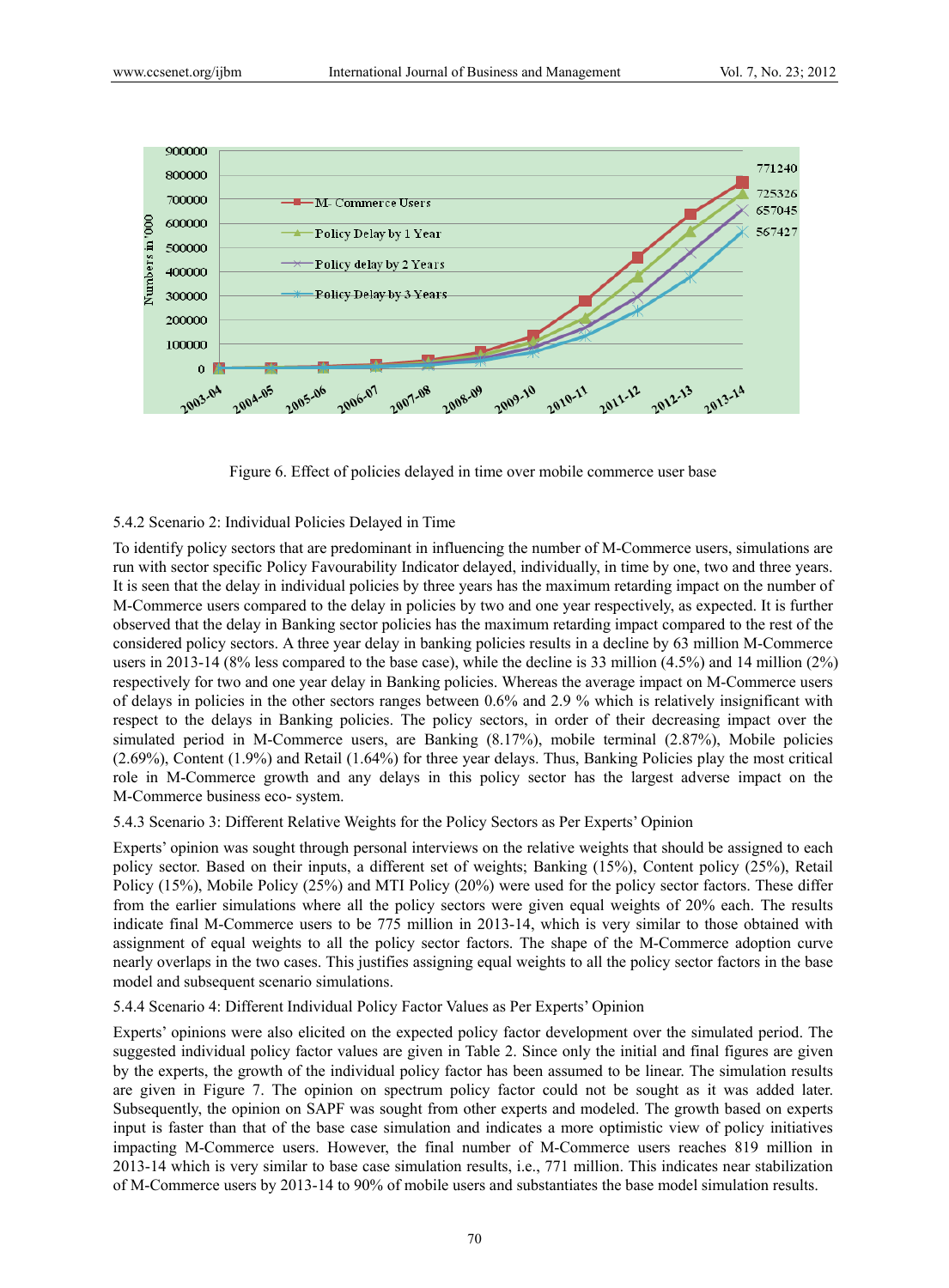|                      | <b>Favourability</b> |                      | <b>Favourability</b> |
|----------------------|----------------------|----------------------|----------------------|
| <b>Policy Factor</b> | 2003-04/2010-11      | <b>Policy Factor</b> | 2003-04/2010-11      |
| <b>RSMPF</b>         | 0.2/0.58             | RePF                 | 0.3/0.81             |
| <b>PMPF</b>          | 0.3/0.68             | <b>TPF</b>           | 0.2/0.71             |
| <b>LEPF</b>          | 0.2/0.97             | <b>TMAPF</b>         | 0.5/0.88             |
| <b>BCPF</b>          | 0.5/1.0              | <b>ISPF</b>          | 0.3/0.94             |
| <b>MFPF</b>          | 0.2/0.72             | <b>RCPF</b>          | 0.3/0.94             |
| <b>SPPF</b>          | 0.1/0.87             | <b>FDIPF</b>         | 0.2/0.71             |
| <b>GRPF</b>          | 0.8/0.92             | <b>DSMPF</b>         | 0.2/0.58             |
| <b>CAPF</b>          | 0.3/0.94             | CoPF                 | 0.1/0.74             |
| <b>IDPF</b>          | 0.1/0.87             | LPF                  | 0.3/0.81             |





Figure 7. M-Commerce users based on policy sector factor values as suggested by experts

5.4.5 Scenario 5: Impact of Varying the Relative Weights given to Policy Favourability Indicator and User Perception

In the base case simulation the weights assumed for M-Commerce Favourability Indicator, representing favorability of total policy environment, and User Perception is 60:40. Simulations are run with different sets of weights, viz., 60:40, 80:20 and 20:80.

The results of different runs are given in Figure 8. Faster growth can be observed for the case with higher weight age to M-Commerce Favourability Indicator as compared to giving higher weight age to the User Perception. This, clearly, indicates a greater significance of policy interventions over user perception in M-Commerce growth.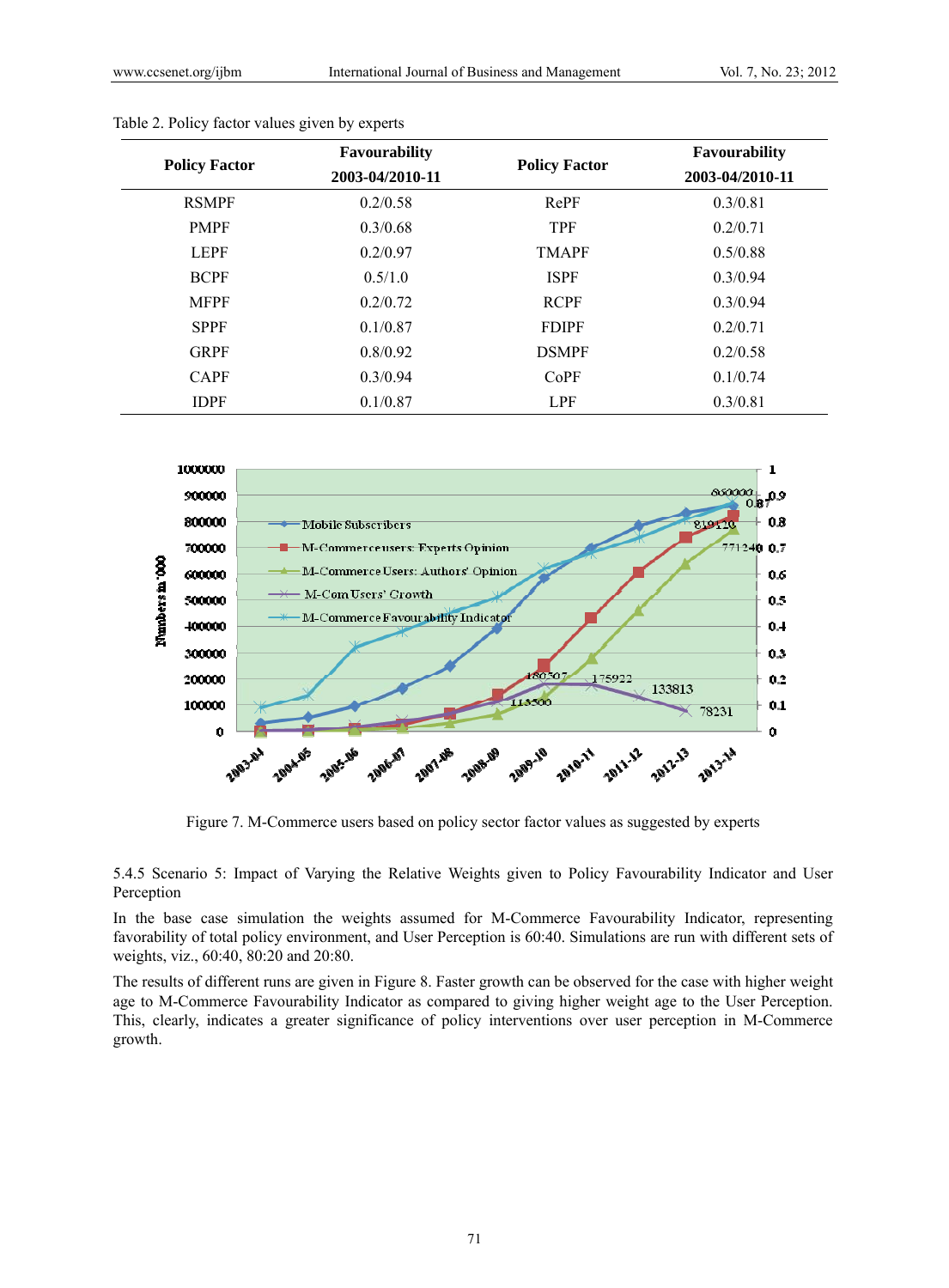

Figure 8. Impact of varying the relative weights given to M-Commerce favourability indicator and user perception

#### **6. Conclusions**

The regulatory paradigm of M-Commerce in India is complicated as it involves regulatory purview of more than one sectoral regulator. At present each sector has its own regulatory frameworks and agencies. The regulatory structures have to equip themselves to tackle multifaceted issues involving different independent regulators. The interrelatedness of these various subsystems is intricate. A system dynamics simulation model has been developed to understand the impact of regulations and policies in the growth of M-Commerce industry. Nineteen individual policy factors have been identified that influence the five main policy sectors, namely, banking, mobile terminal, mobile telecommunications, retail and content industries. The simulation models developed to capture the effect of policy and regulatory interventions on growth of the M-Commerce industry incorporate the intra-sector and inter-sector dependencies.

The results of the System Dynamics models indicate that M-Commerce is expected to reach substantial maturity in India by year 2013-14.The simulation results indicate that of the 860 million expected mobile subscribers in India by 2013-14, around 771 million are expected to subscribe to M-Commerce services. In the absence of a new technology paradigm, further growth in the mobile subscribers and in turn M-Commerce users would continue at a marginal level.

The growth in M-Commerce industry, at any given point of time, will come from the conversion of mobile users to mobile commerce users and existing mobile commerce users adopting higher end value added service. Once the M-Commerce industry stabilizes by 2013-14, further growth would result mainly from increased offerings in the value added services.

It is also found that time delays in policy initiatives, required for creating a favorable environment for M-Commerce applications and services, will impact the growth of the M-Commerce industry in India negatively by as much as 44% on an average over the simulated period for a delay by 3 years.

M-Commerce industry growth is a function of (i) timely policy and regulatory interventions and (ii) user perception. Of these two, it was found that policy and regulatory initiatives have a larger impact on the M-Commerce growth than the user perception.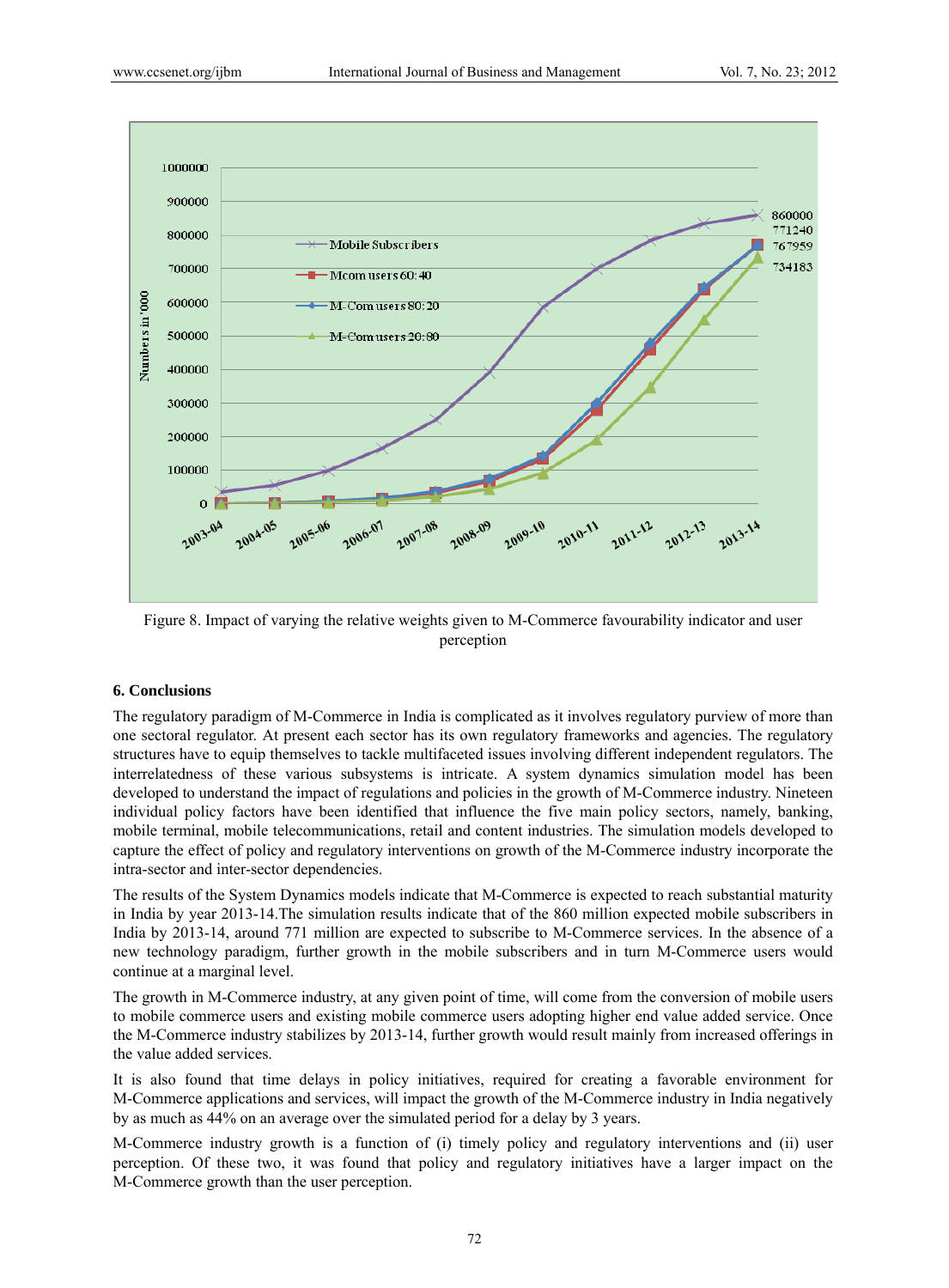Among the five policy sectors that were identified in this paper, in the Indian context, delays in banking sector policies will have higher impact on M-Commerce industry growth followed by policies pertaining to mobile terminal industry, mobile telecommunications industry, retail industry and content industry.

The System Dynamics models developed in this paper, thus, can help policy makers in understanding and analyzing the inter-dependencies among various regulatory and policy decisions and in assessing their impact on the M-Commerce business eco-system.

#### **References**

- Andrew, T. N., & Pektov, D. (2003). The need for a systems thinking approach to the planning of rural telecommunications infrastructure. *Telecommunications Policy*, *27*, 75-93. http://dx.doi.org/10.1016/S0308-5961(02)00095-2
- Baldwin, R., & Martin, C. (1999). *Understanding Regulation-Theory, Strategy and Practice*. Oxford University Press: USA.
- Bank of International Settlement. (2003). Payment and Settlement Systems in Selected Countries. Retrieved from http://www.bis.org/publ/cpss53.html
- Barlas, Y. (1996). Formal aspects of model validity and validation in system dynamics. *System Dynamics Review***,** 12(3), 183-210. http://dx.doi.org/10.1002/(SICI)1099-1727(199623)12:3<183::AID-SDR103>3.0.CO;2-4
- Bianchi, C., & Bivona, E. (2002). Opportunities and pitfalls related to E-Commerce strategies in small-medium firms: a system dynamics approach. *System Dynamics Review*, *18*(3), 403-429. http://dx.doi.org/10.1002/sdr.256

Business Monitor International. (2006). The India Business Forecast Report Q3 2006.

- Clarke, III. I. (2001). Emerging value propositions for M-commerce. *Journal of Business Strategies*, *18*(2), 133– 148.
- Coai. (2007). Annual Report 2006-07. Retrieved from http://www.coai.com/docs/COAI%20Annual%20Report%20Final%20Annexure-3.pdf
- Coai. (2010). Annual Report 2009-10. Retrieve from http://www.coai.com/docs/COAI%20Annual%20Report%202009-10.pdf
- Crisinfac. (2006). Telecom Services Annual Review, August 2006.
- Crisinfac. (2007c). Industry Statistics.Crisil Research Telecom Services Update, January 2007.
- Crisinfac. (2008). Telecom Services. Crisil Research Telecom Services Monthly Report, October 2008.
- Crisinfac. (2010a). Annual report on Telecom Services. Crisil Research Telecom Services Annual Review, May 2010.
- Crisinfac. (2010b). Annual report on Telecom Data Services. Crisil Research Telecom Services Annual Review, January 2010.
- Crisinfac.(2007a). Opinion. Crisil Research Telecom Services Annual Review, November 2007.
- Crisinfac.(2007b). State of the Industry. Crisil Research Telecom Services Annual Review, October 2007.
- Department of Industrial Policy and Promotion. (2010). FDI statistics for June 2010. Retrieved from http://www.dipp.nic.in/English/Publications/FDI\_Statistics/2010/india\_FDI\_November2010.pdf
- Dyer, J. H., & Singh, H. (1998). The Relational View: Cooperative Strategy and Sources of Interorganizational competitive advantage. Academy of Management Review, 23(4), 660-79.
- Euromonitor International. (2010). E-Payment on the rise.
- Forrester, J. W. (1996). Obvious Truths. *System Dynamics Review*, *3*(2), 156-159. http://dx.doi.org/10.1002/sdr.4260030207
- Gary, M., Grant, C. N., & Dalzell, B. (2004). A dynamic model of mobile telephony subscription incorporating a network effect. *Telecommunications Policy*, *28*, 133-144. http://dx.doi.org/10.1016/j.telpol.2003.12.002
- GSM Association Report. (2006). Tax and the Digital Divide.
- Heijden, H. (2002). *Factors Affecting the Successful Introduction of Mobile Payment Systems*. In 15th Bled Electronic Commerce Conference, Slovenia. Retrieved from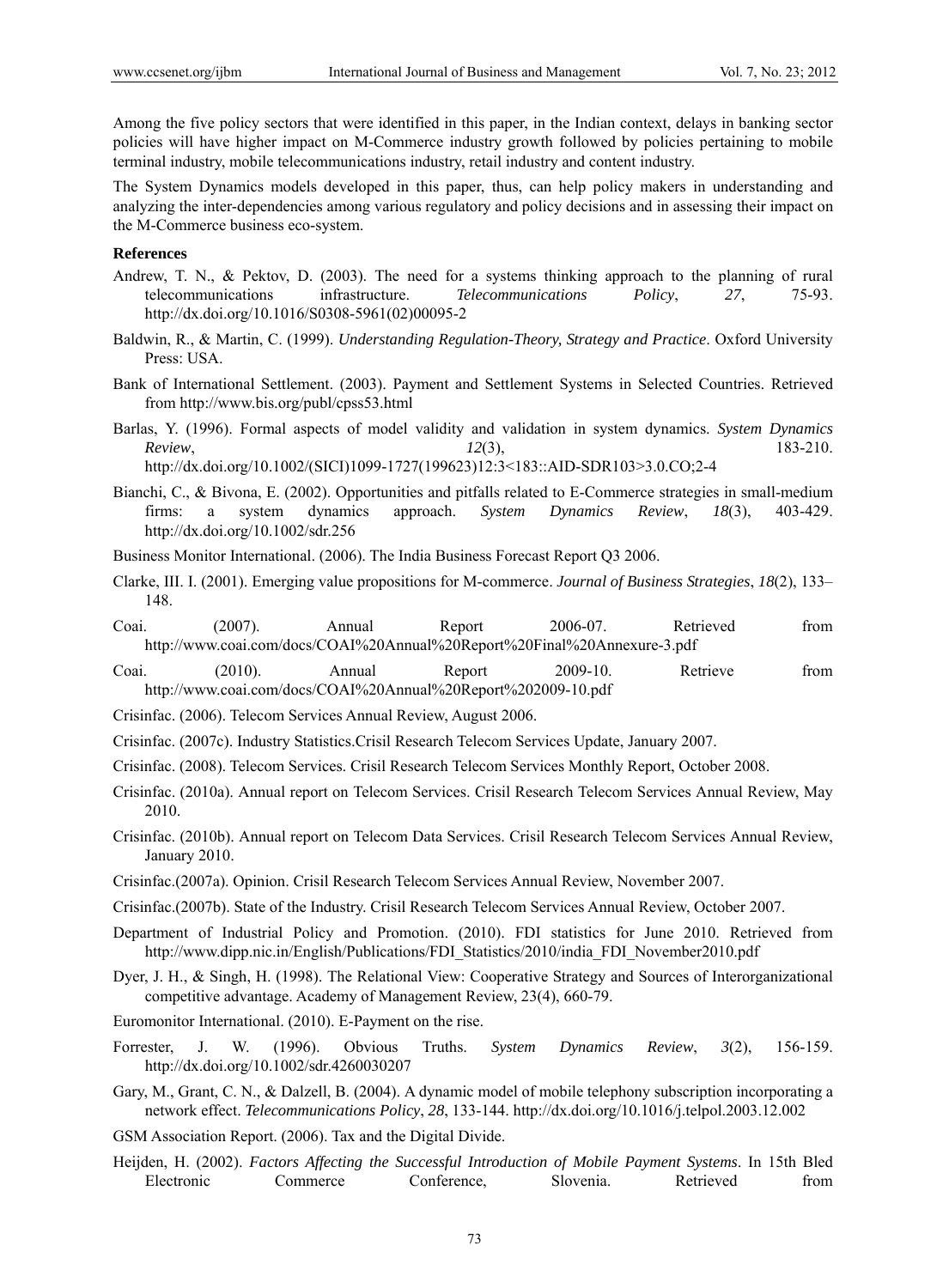http://www.bledconference.org/proceedings.nsf/Proceedings/F307589C02242840C1256E9F003528BD/\$Fi le/heijden.pdf

- Henten, A., Samarajiva, R., & William, M. (2003). Designing Next Generation Telecom Regulation: ICT Convergence or Multi-sector Utility Regulation. *Info*, *5*(1), 26-31. http://dx.doi.org/10.1108/14636690310473863
- IAMAI Report. (2008). Mobile Value Added Services in India.
- IDC Report. (2010). Retrieved form http://www.idcindia.com/analyst\_viewpoint/index.asp
- India Reports. (2009). *E-Commerce in India a Review*. Chillibreeze Publishing.
- Karjaluoto, H. (2006). An Investigation of Third Generation (3G) Mobile Technologies and Services. *Contemporary Management Research*, *2*(2), 91-104.
- Krishnamurthy, S. (2001). NTT DoCoMo's i-Mode Phone: A Case Study. Retrieved from http://www.swlearning.com/marketing/krishnamurthy/first\_edition/case\_updates/docomo\_final.pdf
- Krueger, M. (2001). The future of M-payments: business options and policy issues. Background Paper, 2. Retrieved from http://epso.intrasoft.lu/papers/Backgrnd-2.pdf
- Lee, C., Hu, W. C., & Yen, J. (2003). *A System Model for Mobile Commerce*. In IEEE, 23rd International Conference on Distributed Computing Systems Workshop.
- Lehner, F., & Watson, R. (2001). From E Commerce to M Commerce-Research Directions. Retrieved from http://www.ebusinessforum.gr/engine/index.phpop=modload&modname=Downloads&action=downloadsvi ewfile&ctn=927&language=el
- Lin, H., & Wang, Y. (2005). *Predicting Consumer Intention to use Mobile Commerce in Taiwan*. In International Conference on Mobile Business, IEEE.
- Mass, N. J. (1991). Diagnosing surprise model behavior: a tool for evolving behavioural and policy insights. *System Dynamics Review*, *7*(1), 68-86. http://dx.doi.org/10.1002/sdr.4260070106
- McKinsey Company. (2006). Wireless Unbound-The surprising economic value and untapped potential of Mobile Phone.
- Mohapatra, P. K. J., Mandal, S., & Bora, M. C. (1994). *Introduction to System Dynamics Modeling*. University Press (India) Ltd.
- Mylonopoulos, N., & Doukidis, G. I. (2003). Mobile business: Technological pluralism, social assimilation, and growth. *International Journal of Electronic Commerce*, *8*(1), 5-22.
- Ngai, E. W. T., & Gunasekaran, A. (2007). A Review for Mobile Commerce Research and Applications. *Decision Support Systems*, *43*, 3-15. http://dx.doi.org/10.1016/j.dss.2005.05.003
- OECD Report. (2000). Reducing the Risk of Policy Failure: Challenges for Regulatory Compliance. Retrieved from http://cccp.anu.edu.au/Published\_OECD\_Report2.pdf
- Okazaki, S. (2005). New Perspectives on Mobile Commerce Research. *Journal of Electronic Commerce Research*, *6*(3), 160-164.
- Oliva, R., Sterman, J. D., & Martin, G. (2003). Limits to Growth in the new economy: exploring the 'get big fast' strategy in E-Commerce. *System Dynamics Review*, *19*(2), 83-117. http://dx.doi.org/10.1002/sdr.271
- Park, B. W., & Ahn, J. H. (2010). Policy Analysis for Online game addiction problems. *System Dynamics Review*, *26*(2), 117-138. http://dx.doi.org/10.1002/sdr.436
- Pedersen, A. F., Jelbo, C., & Andersen, K. V. (2003). *The paradox of the mobile internet: Acceptance of gadgets and Rejection of innovations*. In 16th Bled e-Commerce Conference. Slovenia.
- Petri, R. (2006). Diffusion of digital mobile telephony: Are developing countries different? *Telecommunications Policy*, *30*, 46-63. http://dx.doi.org/10.1016/j.telpol.2005.06.014
- Post, J. E., Lee, E. P., & Sybille, S. (2002). *Redefining the Corporation: Stakeholder Management and Organizational Wealth*. Stanford University Press.
- Purohit, M. C., & Purohit, V. K. (2005). E-Commerce and Economic Development. Retrieved from http://www.saneinetwork.net/research/sanei\_VI/abstract8.asp
- Rogers, E. M. (1983). *The Diffusion of Innovations* (3rd Edition). Free Press: New York.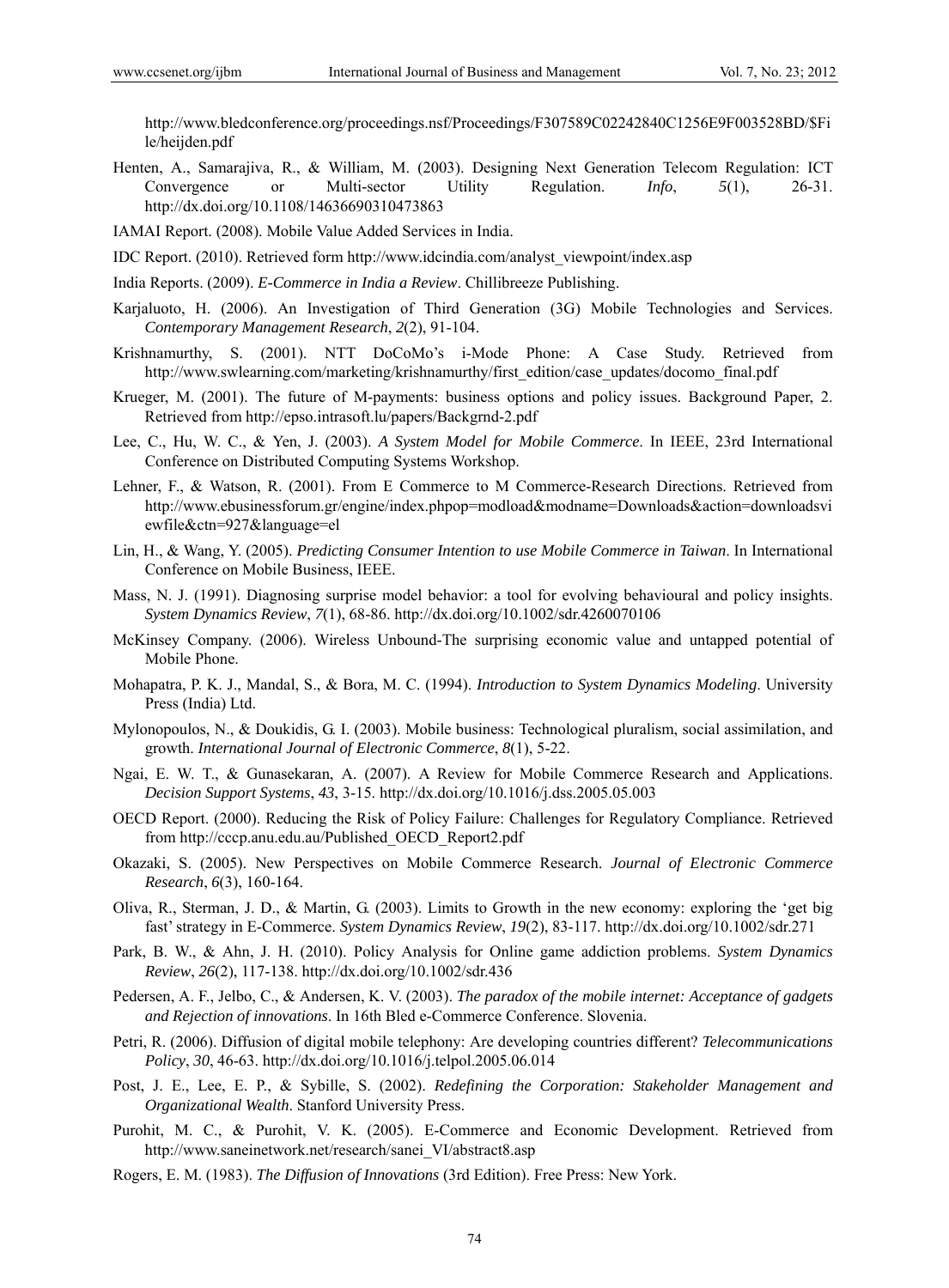- Salvi, A. B., & Sahai, S. (2002). *Dial M for Money*. In 2nd International Workshop on Mobile Commerce. Atlanta, Georgia, USA. http://dx.doi.org/10.1145/570705.570723
- Samarajiva, R., Mahan, A., & Brendse, A. (2002). The Multi sector Utility Regulation. World Dialogue on Regulation in Network Economies. Discussion Paper No. 203.
- Sara, B. (2011). Behind the scenes of the telecommunications miracle: An empirical analysis of the Indian market. *Telecommunications Policy*, *35*, 238-249. http://dx.doi.org/10.1016/j.telpol.2010.12.011
- Sharma, D. (2007). Evaluating the Impact of Government Policies and Regulation: A System Dynamics Modeling Approach. Unpublished Dissertation: Post Graduate Program in Public Policy and Management, Indian Institute of Management, Bangalore, India.
- Spyrelli, C. (2004). Regulating the Regulators? An assessment of institutional structures and procedural rules of national regulatory authorities. *International Journal of Communications Law and Policy*, *8*, 1-65.
- Stanford-BDA Analysis Report. (2007). Future of Mobile VAS in India. Retrieved from www.bdaconnect.com
- Sterman, J. D. (2000). *Business Dynamics: Systems Thinking and Modeling for a Complex World*. Irwin McGraw-Hill: Boston. MA.
- Sundar, D. K., & Garg, S. (2005a). *M-Governance: A framework for Indian Urban Local*. In Euro mGov 2005, University of Sussex, UK.
- Sundar, D. K., Garg, S., & Garg, I. (2005b). *M-Governance: A mobile computing framework for integrated disease surveillance in India*. In Euro M-Gov 2005. University of Sussex, UK.
- Sundar, D. K., Garg, S., & Ramanayya, T. V. (2002). Integrated virtual logistics network for quick responses. In ICTTS: 1224-1231.
- Sundar, D. K., Murthy, R. V., & Sharma, D. (2006). *Government Policies and Regulations: Impact on Mobile Commerce in Indian Context*. In Second International Conference on Mobile Governance, Sussex University, U.K.
- Thomas, R. C., & Juuso, T. (2012). Mobile voice diffusion and service competition: A system dynamic analysis of regulatory policy. *Telecommunications Policy*, *36*, 162-174. http://dx.doi.org/10.1016/j.telpol.2011.07.002
- TRAI Report (2004). The Indian Telecom Services Performance Indicator Report, Jan 04-Mar 04. Retrieved from http://www.trai.gov.in/WriteReadData/PIRReport/Documents/indireport230604.pdf
- TRAI Report. (2005a). Indicators for Telecom Growth. Retrieved from http://www.trai.gov.in/Content/StudyPaperDescription.aspx?STUDYPAPER\_ID=63&qid=1
- TRAI Report. (2006). Annual Report, 2005-06. Retrieved from http://www.trai.gov.in/Content/PerformanceIndicatorsReports.aspx?ID=1&qid=1
- TRAI Report. (2007). Annual Report, 2006-07. Retrieved from http://www.trai.gov.in/Content/PerformanceIndicatorsReports.aspx?ID=1&qid=1
- TRAI Report. (2008). The Indian Telecom Services Performance Indicator Report. Retrieved April 08-Jun 08 from http://www.trai.gov.in/WriteReadData/PIRReport/Documents/report7oct08.pdf
- TRAI Report. (2009). The Indian Telecom Services Performance Indicator Report. Retrieved July 08-Sept, 08 from http://www.trai.gov.in/WriteReadData/PIRReport/Documents/Report13jan09.pdf
- TRAI Report. (2010). The Indian Telecom Services Performance Indicators. Retrieved Jan 10-Mar 10 from http://www.trai.gov.in/WriteReadData/PIRReport/Documents/finalperformanceindicatorReport9agust.pdf
- TRAI Report.(2005b). The Indian Telecom Services Performance Indicator Report. Retrieved Jan 05-Mar 05 from http://www.trai.gov.in/WriteReadData/PIRReport/Documents/reports17jun05.pdf
- Udo, G. J. (2001). Privacy and security concerns as major barriers for E-Commerce: a survey study. *Information Management and Computer security*, *9*(4), 165-174. http://dx.doi.org/10.1108/EUM0000000005808
- Vaithianathan, S. (2010). A review of e-commerce literature on India and research agenda for future. *Electronic Commerce Research*, *10*, 83-97. http://dx.doi.org/10.1007/s10660-010-9046-0
- Varshney, U., & Vetter, R. J. (2002). Mobile Commerce: Framework, Applications and Networking Support. *Mobile Networks and Applications*, *7*(3), 185-198. http://dx.doi.org/10.1023/A:1014570512129
- Varshney, U., Vetter, R. J., & Kalakota, R. (2000). Mobile Commerce: A New Frontier. *Computer*, *33*(10), 32-38.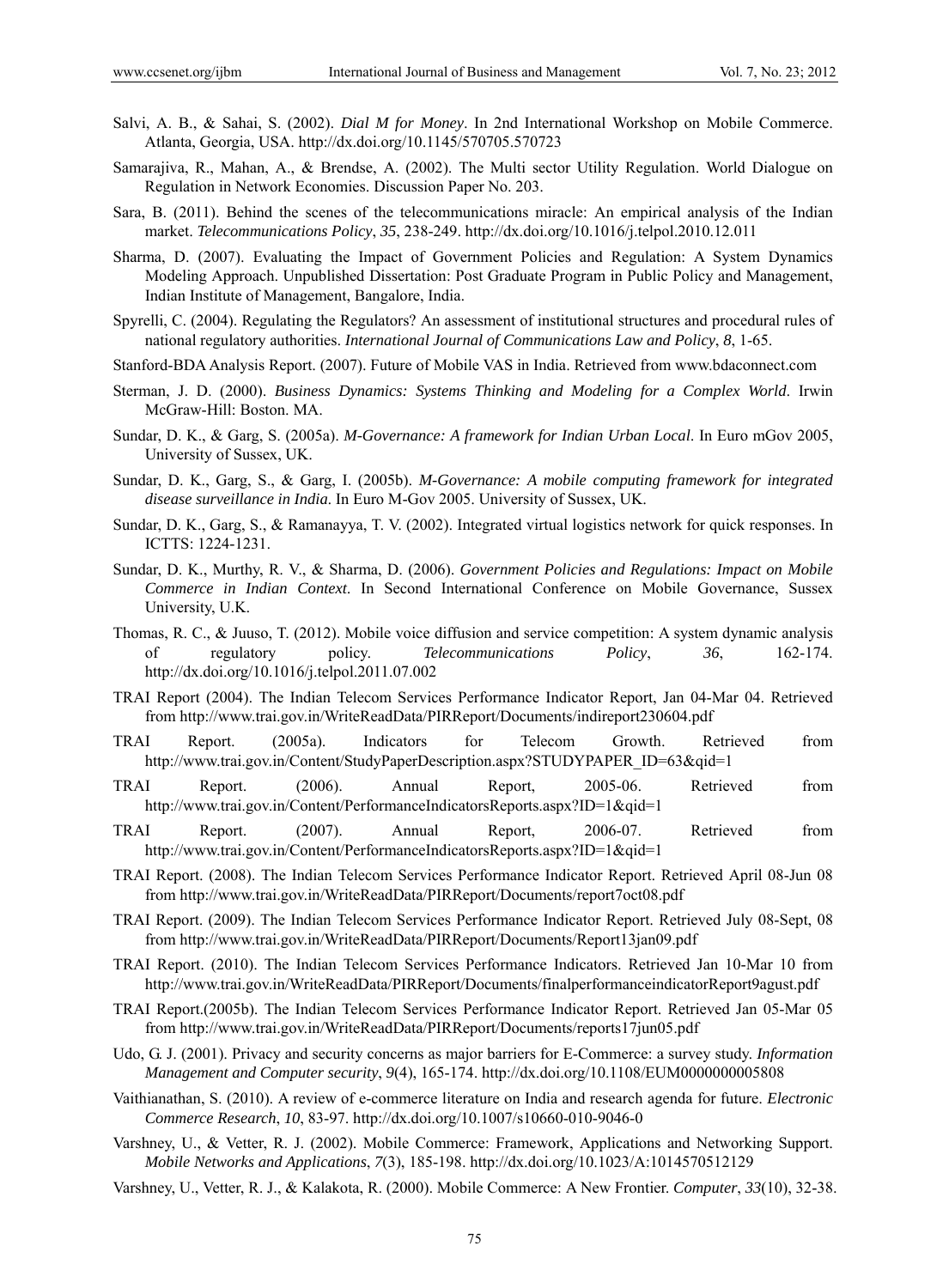http://dx.doi.org/10.1109/2.876290

- Venkatesh, V., Morris, G., Davis, G. B., & Davis, F. D. (2003). User Acceptance of Information Technology: Toward a Unified View. *MIS Quarterly*, *27*(3), 115-139.
- Walshe, K. (2002). The rise of Regulation in the NHS. *BMJ*, *324*, 967-970. http://dx.doi.org/10.1136/bmj.324.7343.967s
- Wang, J. J., Song, Z., Lei, P., & Sheriff, R. E. (2005). *Design and Evaluation of M-Commerce Application*. In Asia-Pacific Conference on Communications IEEE, Perth, Western Australia: 745-749.
- Wang, W., & Cheong, F. (2005a). Using System Dynamics to simulate the Strategic Planning of Mobile Commerce Terminal Industry and Mobile Commerce Diffusion. *The International Conference on Mobile Business*, 420-426.
- Wang, W., & Cheong, F. (2005b). A framework for system dynamic modeling of the mobile commerce market. *International Congress on Modeling and Simulation Modsim*, *5*, 1787-1793.
- Wong, C. C., & Hiew, P. L. (2005). Factors Influencing the Adoption of Mobile Entertainment: Empirical Evidence from a Malaysian Survey. *International Conference on Mobile Business*, 682-685.
- Yan, C., & Li, H. H. (2005). Mobile business applications adoption based on the concepts of task/ technology Fit. IEEE: 1346-1350.

#### **Notes**

Note 1. TRAI Chairman, Telecom Regulatory Authority of India

Note 2. BSNL Board Member, New Services, Bharat Sanchar Nigam Limited, the public mobile operator in India

Note 3. NEGP Advisor, National E-Governance Program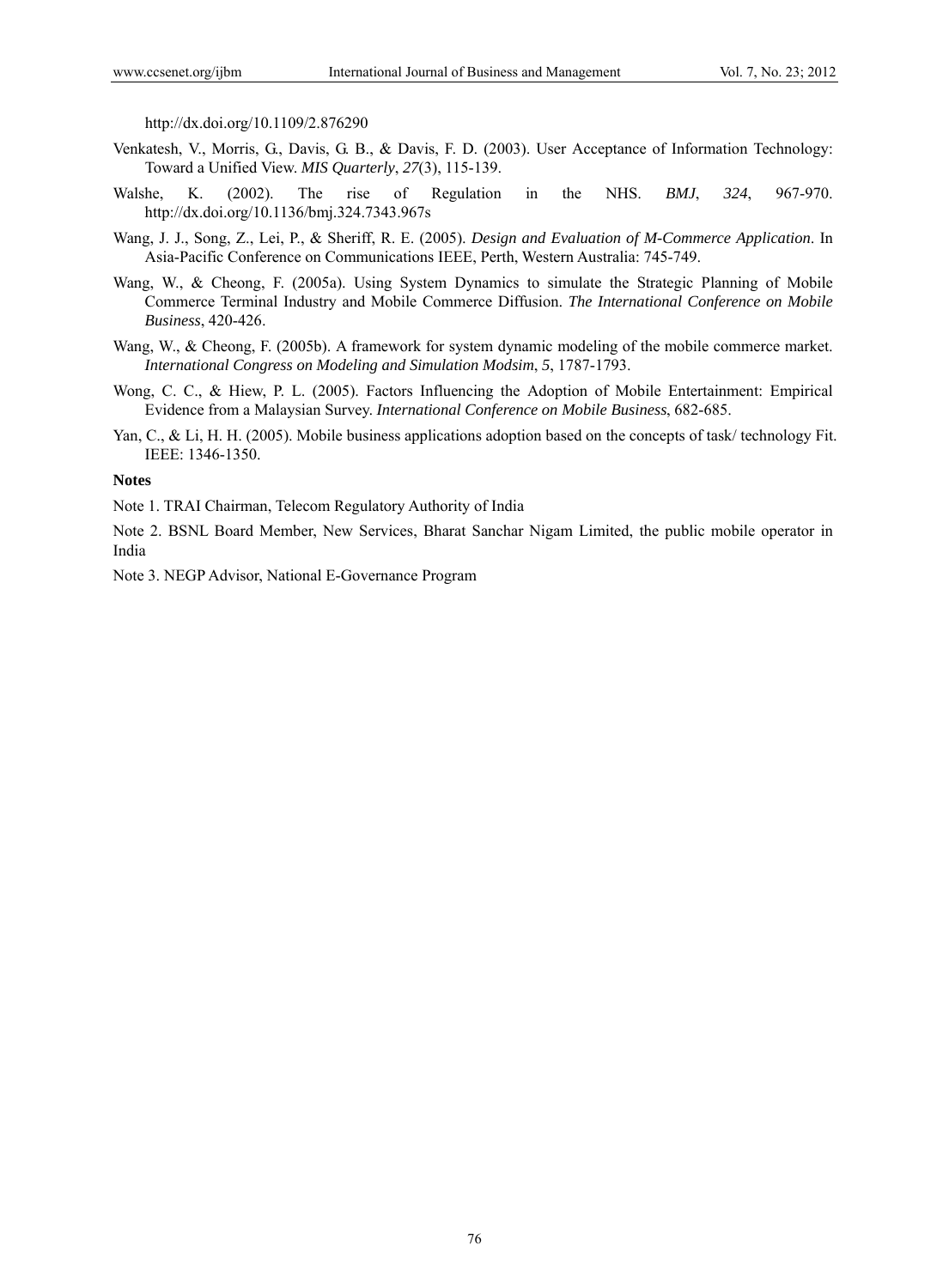6.00

4.00

2.00

 $0.00$ 

100.00

50.00

0.00



6.50

Mar-98 Mar-99 Mar-00 Mar-01 Mar-02 Mar-03 Mar-04 Mar-05 Mar-06 Mar-07 Mar

Appendix 1. Impact of Policy and Regulatory changes on mobile industry in India

cellular

3.58

Figure 9 illustrates the impact of regulatory interventions on the subscription prices and number of mobile subscribers.



13.00

FDI limit

increased

33.6

▲

52.2

90

Appendix 2. Policy Factors and Equations for the Simulation Models

1.88

# SAPF: Spectrum Allocation Policy factor

0.88

1.20

Availability and pricing of spectrum is a major cost component of wireless services. 2G operators faced spectrum shortage by 2007 and new 2G licenses and spectrum were given in 2008.3G spectrum in India was auctioned in mid-2010 at high prices but will allow operators to provide differentiated services and increase average revenue per user (ARPU), particularly to high end users, due to enhanced service portfolio.

Equation: The value of SAPF is taken as 0.1 up to 2007 indicating spectrum crunch being faced by the industry and increased with a slope of 0.1 till 2009reflecting additional licenses. The slope is increased to 0.15 after 2010 when 3G services were rolled out to make the SAPF value 1 by 2014.

# BCPF: Banking Code Policy Factor

Banking Code and Standards Board of India (BCSBI) and RBI implemented the Banking Code for Indian banks and financial institutions in 2006. BCBSI also acts as a watchdog to monitor and ensure compliance of accepted codes. 102 banks of all genres are registered with BCBSI and have agreed to abide by the code by 2010.

Equation: The values for BCPF, is taken as 0.1 initially indicating self-compliance till 2006, 0.35 in 2006-07 to indicate declaration of Banking Code and an increase by 0.05annually till 2011 assuming wider adoption of Banking Code. BCPF value increases at 0.15 post 2011 indicating rigorous compliance efforts required by BSBCI in 3G era.

## MFPF: Microfinance Policy Factor

Micro finance demand estimations for India stand at INR 1,500,000 million and only INR 220,000 million was disbursed till 2008. Variants for micro finance disbursement through mobile technology are being experimented with since 2006 and can play an important role in filing the gap at lower costs. Policy space for innovation that can bring confidence amongst the masses in transactions carried through mobile technology is required.

Equation: As the policy for micro finance is still evolving the MFPF is initially taken to be 0.1 till 2006. Thereafter, reflecting an expected slow improvement in the policy environment the value is 0.4 till 2012 after which it increases rapidly to 0.7 by 2013-14 considering the confidence in 3G era.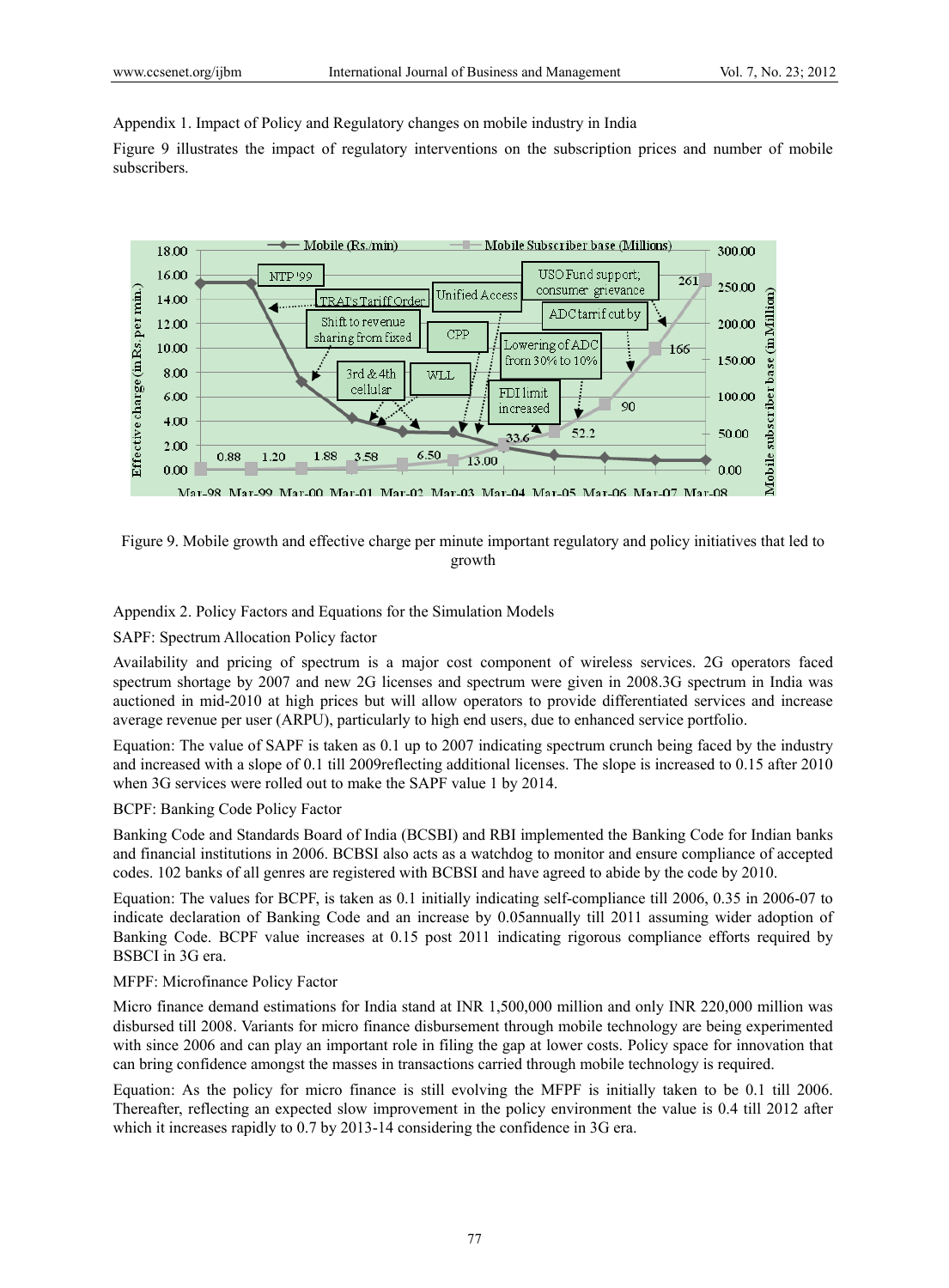## SPPF: Security and Privacy Policy Factor

Data security and privacy are major concerns for individuals using E-Commerce transactions. Internet banking and transactions have been made very secure in India by Reserve bank of India (RBI) rules and guidelines which has resulted in a burgeoning E-Commerce industry. However, the same is not the case with mobile commerce.

Equation: The factor value is taken to be 0.1 initially till 2007 signaling no policy guidelines for mobile payments and the security resting with mobile operators. The factor value is made 0.3 to reflect RBI guidelines on mobile payments in 2008-09, subsequent increase at rate of 0.05 till 2012. The value rises at a rate of 0.2 after 2012reflecting wider adoption of 3G that would demand further policy formulations.

## RSMPF: Revenue Sharing Mechanism Policy Factor

In India revenue sharing between mobile operator, content provider and content aggregator is skewed in the ratio of 60:30:10 with mobile operators charging a premium on account of their direct consumer interaction. In matured markets operator share is much lower, 9% for Japan and 16% for China. Given the unequal bargaining power there is a need for regulatory intervention which can be limited to the time of market maturity.

Equation: There were no policy corrections till 2008(IAMAI, 2008) reflected by RSMPF value as 0.1. The power balance improves as more complex services based on mobile games, social networking etc., are offered. This is reflected by an increased rate of 0.1 till 2011 and 0.15 later in 3G era.

## LEPF: Legal Environment Policy Factor

Red ressal mechanisms for consumer complaints and other intermediaries in M-Commerce value chain are required at low costs. With increasing complexity of applications and services newer issues will emerge. These will necessitate adaptations in legal system over time.

Equation: The LEPF factor value has been taken to be 0.05 initially & improves at a rate of 0.05 till 2010. The rise is faster after 2010 at a rate of 0.1 as better governance mechanisms are needed post 2010in 3G era to make it 0.75 by 2013-14.

## PMPF: Payment Mechanism Policy Factor

There are many challenges for banks, telecom companies, retailers and regulators in facilitating and standardizing mobile payments. The first three have to be well integrated in order to provide network independent ubiquitous services and the latter has to protect consumer interests. Suitable payment mechanisms are expected to be in place in the next five years driven by market requirements and user convenience.

Equation: The PMPF is 0.1 initially till 2008 reflecting payment facilitations through mobile operator after which it improves with slope of 0.05 till 2011 to reflect simple payment mechanisms facilitating mobile ticketing and mobile recharge. The slope is subsequently increased to 0.2 to reflect POS and mobile wallet facilitations.

## CAPF: Content Availability Policy Factor

The Indian VAS industry draws major revenues from film music industry (CRISINFAC, 2010b) in form of music, wall papers, film based games and advertisements.TV on mobile networks is another possibility in 3G services. The challenge lies in translating the content to mobile compatible form. With a mature software industry, numerous content aggregators &low entry barriers, the industry has a lot to gain from MVAS.

Equation: The value for CAPF is taken as 0.1initially and rises steadily at a slope of 0.05 till 2009, 0.1 further till 2012 and 0.2 later to reflect complexity of available content.

## GRPF: Gaming Regulations Policy Factor

Technology for Digital Rights Management for mobile games and IPR protection for game developers exists in handsets. India does not have internet specific gaming laws for protection of minors from vulnerability of online gambling though gambling in general is prohibited. Steps towards regulating internet and mobile gaming need to be initiated.

Equation: The factor has been taken as zero until 2007 indicating no online gaming activities on mobile. Thereafter it is increased with a slope of 0.05till 2012 expecting some gaming regulations in place. The slope is increased to 0.2 from 2012onwards to indicate increased mobile gaming in 3G era will induce regulatory actions.

#### IDPF: Import Duty Policy Factor

New Telecom Policy 1994 (NTP-94) had provisions to encourage local telecom equipment manufacturing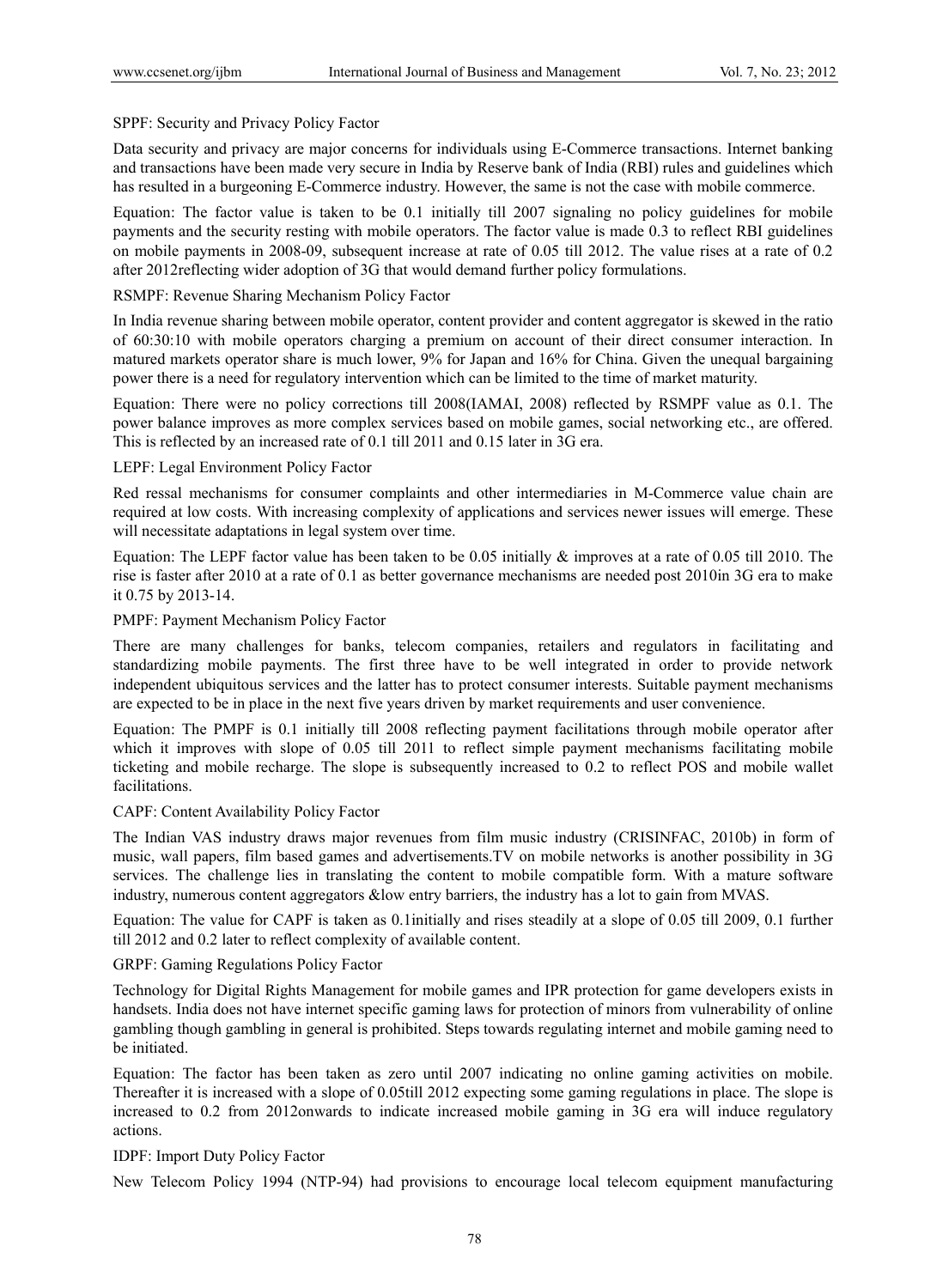industry and NTP-99 reiterated this provision.This along with SEZ benefits, tax holidays and availability of skilled and cheap work force boosted telecom manufacturing in India. The telecom-manufacturing share in overall electronics production in India grew from 21% in 2006 to 41% by 2009.Manufacturers demand further policy efforts to bring down excise duties from 14% to 4%.

Equation: The value of IDPF is taken as 0.1 till 2005 indicating high duties. ITA implementation is reflected by a slope of 0.2 till 2007-09.Subsequently, the factor improves at reduced rate of 0.1 per year reflecting continued benefits of earlier efforts.

## REPF: Retail Policy Factor

Retailers are major players in the mobile commerce value chain and policies pertaining to retail sector would decide the mobile business figures. Indian retail market is fifth largest in world with revenues worth INR 21,350billion in 2010 and expected to rise to INR 31850 billion by 2015. The market is mainly operated by small scale businessmen who would be reluctant to bear the transaction costs in mobile domain. However, the e-tail is doing well and was estimated at INR 11 billion in 2008. The industry has presence of big groups who are expected to enter the mobile domain also.

Equation: Given the nascence of retail markets the value for RePF is taken as 0.05 initially till 2008, rises with a slope of 0.05till 2012 reflecting service/ticket sales on mobile and increases fast at the rate of 0.2, reflecting increased sales in 3G era and hence policy demands.

## ISPF: Infrastructure Support Policy Factor

Infrastructure for telecom services created by service providers extends coverage to most cities but rural areas lag behind. Universal Access policy of the government is fostering roll out in rural areas by allowing infrastructure sharing and subsidizing costs of infrastructure. Infrastructure support from USO funds was provided by the government in 2007to construct more than 7000 towers that extended coverage in more than 200,000 villages. The next phase in 2010 was to support more than 11000 towers.

Equation: ISPF is taken as 0.1 till 2006 reflecting no policy support. Phase I of infrastructure support from 2007 onwards is reflected by a slope of 0.1 and ISPF reaches 0.4 in 2010. Phase II support is indicated by a slope of 0.15 to make ISPF 1 by2013-14.

#### TPF: Taxation Policy Factor

Taxation can lead to high costs of handsets and services, be a barrier for use and also lead to development of gray markets as per a study conducted in 50 countries by the GSM Association in 2006. Removal of all sales and customs taxes on handsets and taxes on services could prompt an increase in mobile penetration of up to 20 percentage points. The study cited example of Indian industry which has boosted mobile penetration from 1% to 5% in three years by reducing duties.

Equation: The policy factor has been taken as 0.07 in 2003-04 and it is given a final value of 0.77 in 2014increasing linearly throughout.

#### RCPF: Regulatory Charges Policy Factor

Presently charges payable by mobile operators in India are higher than those applicable in neighboring countries (CRISINFAC, 2006). The license fees were reduced from 15% of AGR for all operators in 1999-2000 to 12%, 10% & 8% of AGR for Metro/Category A circle, Category B& C circles respectively in 2001. It was further reduced by 2% in 2004. In October 2008 DOT announced roll out coverage incentives by reducing the annual revenue share license fee for operators achieving over 95% coverage in their service areas (except metros) by 2% points. The license fees are expected to be reduced further to 4% of AGR by 2013. These measures would reduce the license cost of the operators and the benefits are likely to be transferred to subscribers.

Equation: The value for RCPF is taken to be 0.3 in 2003-04 and steadily increases to 0.6 by 2009. Thereafter, it improves faster to be 1 by 2013-14 by when it is expected that the regulatory charges for mobile services will be at par with rates in other countries.

DSMPF: Dispute Settlement Mechanism Policy Factor

For overall growth of the industry, the state has to ensure consumer protection. The functioning of Consumer courts for same is not very efficient.

In the telecommunication sector the Telecom Dispute Settlement Authority (TDSAT) and in banking the Central Bank acts as the regulator. TDSAT has been fairly successful in resolving inter-player disputes. However, the dispute settlement mechanisms in place are inadequate to deal with the new issues arising out of transactions in